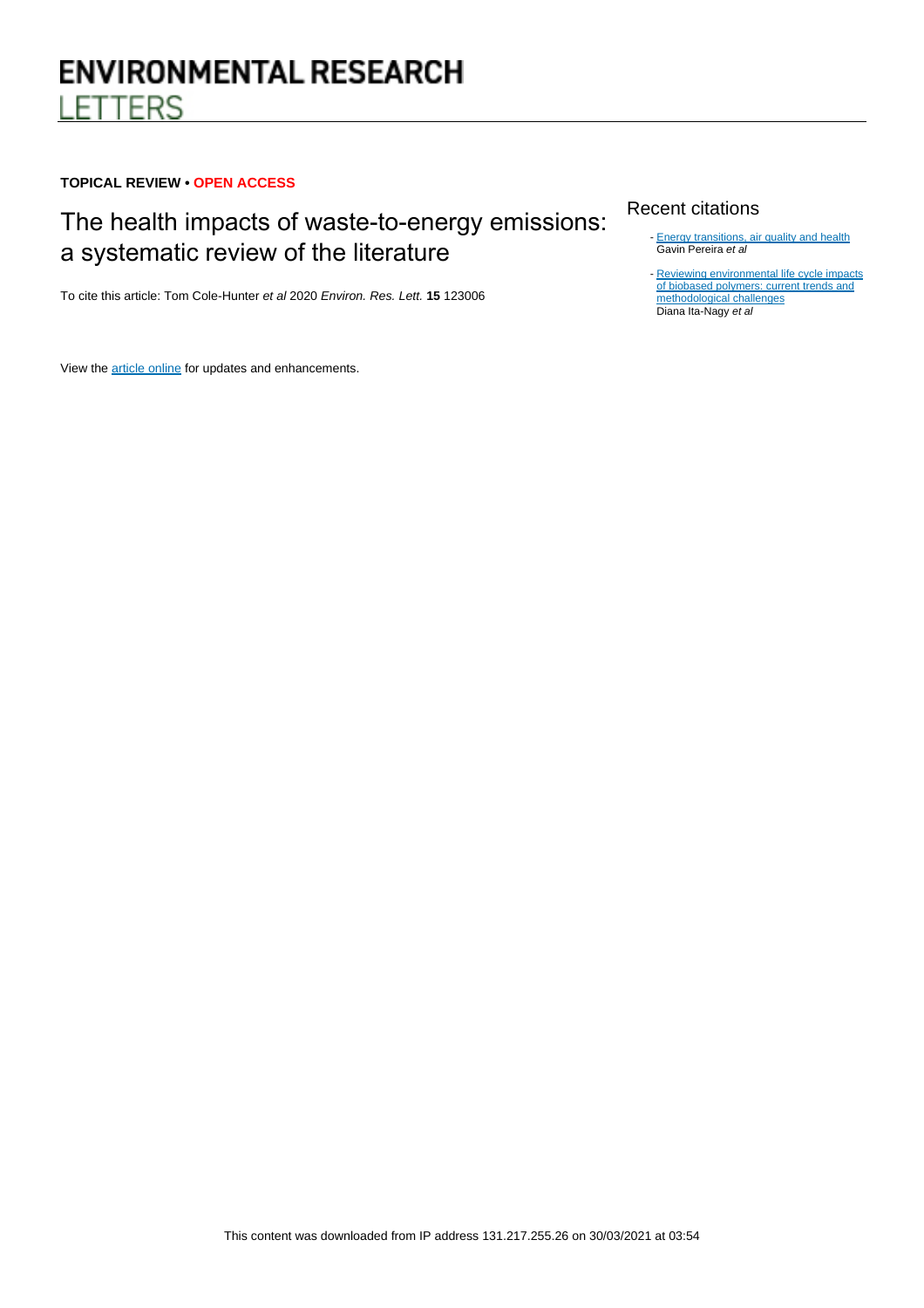# Environmental Research Letters

## **TOPICAL REVIEW**

#### **OPEN ACCESS**

CrossMark

**RECEIVED** 11 July 2019

# **REVISED**

28 July 2020

**ACCEPTED FOR PUBLICATION** 12 August 2020

**PUBLISHED** 1 December 2020

#### Original content from this work may be used under the terms of the [Creative Commons](https://creativecommons.org/licenses/by/3.0/) [Attribution 3.0 licence](https://creativecommons.org/licenses/by/3.0/).

Any further distribution of this work must maintain attribution to the author(s) and the title of the work, journal citation and DOI.

 $\overline{\odot}$ 

(cc



**Tom Cole-Hunter**[1](#page-1-0),[2,](#page-1-1)[3,](#page-1-2)[4](#page-1-3)**, Fay H Johnston**[1,](#page-1-0)[5](#page-1-4)**, Guy B Marks**[1,](#page-1-0)[6](#page-1-5)[,7](#page-1-6)[,8](#page-1-7) **, Lidia Morawska**[1](#page-1-0),[2](#page-1-1),[3](#page-1-2) **, Geoffrey G Morgan**[1](#page-1-0),[9](#page-1-8) **,**  $\mathbf{Marge\ Overs}^1$  $\mathbf{Marge\ Overs}^1$ , Ana Porta-Cubas<sup>1</sup> and Christine T Cowie<sup>1,[6](#page-1-5),[7,](#page-1-6)[8](#page-1-7)</sup>

- <span id="page-1-0"></span><sup>1</sup> Centre for Air pollution, energy, and health Research (CAR), University of New South Wales, Sydney, Australia  $\overline{2}$ 
	- International Laboratory for Air Quality and Health, Institute of Health and Biomedical Innovation, Queensland University of Technology (QUT), Brisbane, Australia
- <span id="page-1-1"></span>3 Science and Engineering Faculty, Queensland University of Technology (QUT), Brisbane, Australia
- <span id="page-1-2"></span>4 Section of Environmental Health, Department of Public Health, University of Copenhagen, Copenhagen, Denmark
- <span id="page-1-4"></span><span id="page-1-3"></span><sup>5</sup> Menzies Institute for Medical Research, University of Tasmania, Hobart, Australia 6
- South West Sydney Clinical School, University of New South Wales, Sydney, Australia 7
- <span id="page-1-6"></span><span id="page-1-5"></span>Ingham Institute for Applied Medical Research, Sydney, Australia
- <sup>8</sup> Woolcock Institute of Medical Research, University of Sydney, Sydney, Australia
- <span id="page-1-8"></span><span id="page-1-7"></span>9 Sydney School of Public Health, and University Centre for Rural Health, Faculty of Medicine and Health, University of Sydney, Sydney, Australia

#### **E-mail: [tcolehunter@gmail.com](mailto:tcolehunter@gmail.com)**

**Keywords:** air pollution, energy, health, incineration, waste, waste-to-energy

### **Abstract**

Waste-to-energy (WtE) processes, or the combustion of refuse-derived fuel (RDF) for energy generation, has the potential to reduce landfill volume while providing a renewable energy source. We aimed to systematically review and summarise current evidence on the potential health effects (benefits and risks) of exposure to WtE/RDF-related combustion emissions.

We searched PubMed and Google Scholar using terms related to health and WtE/RDF combustion emissions, following PRISMA guidelines. Two authors independently screened titles, abstracts and then full-texts of original, peer-reviewed research articles published until 20th March 2020, plus their relevant references. Overall quality of included epidemiological studies were rated using an amended Navigation framework.

We found 19 articles from 269 search results that met our inclusion criteria, including two epidemiological studies, five environmental monitoring studies, seven health impact or risk assessments (HIA/HRA), and five life-cycle assessments. We found a dearth of health studies related to the impacts of exposure to WtE emissions. The limited evidence suggests that well-designed and operated WtE facilities using sorted feedstock (RDF) are critical to reduce potential adverse health (cancer and non-cancer) impacts, due to lower hazardous combustion-related emissions, compared to landfill or unsorted incineration. Poorly fed WtE facilities may emit concentrated toxins with serious potential health risks, such as dioxins/furans and heavy metals; these toxins may remain problematic in bottom ash as a combustion by-product. Most modelling studies estimate that electricity (per unit) generated from WtE generally emits less health-relevant air pollutants (also less greenhouse gases) than from combustion of fossil fuels (e.g. coal). Some modelled estimates vary due to model sensitivity for type of waste processed, model inputs used, and facility operational conditions.

We conclude that rigorous assessment (e.g. HRA including sensitivity analyses) of WtE facility/technological characteristics and refuse type used is necessary when planning/proposing facilities to protect human health as the technology is adopted worldwide.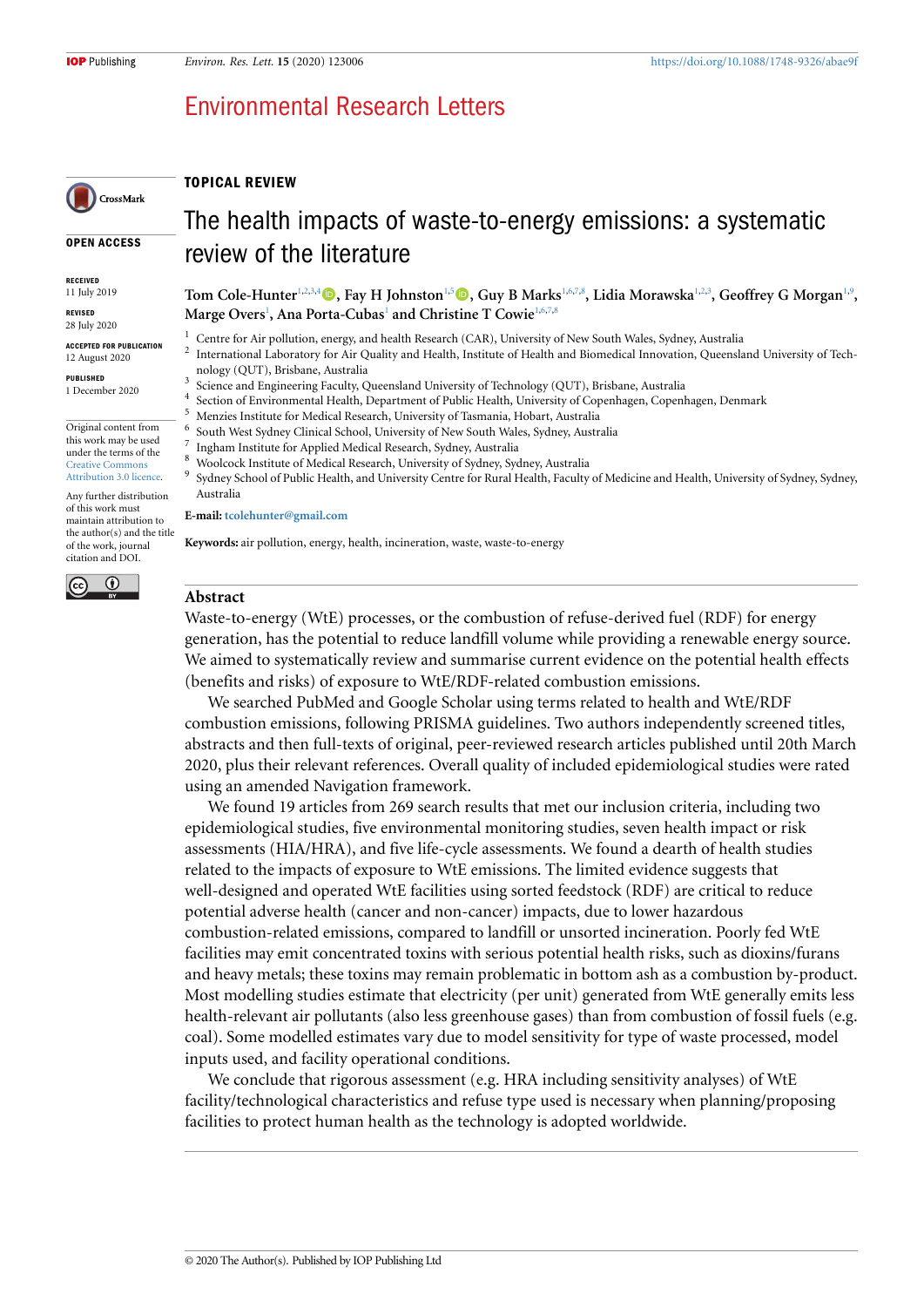**IOP** Publishing

| <b>ADCO</b>     | address concentration                |
|-----------------|--------------------------------------|
| $CO2$ eq.       | carbon dioxide equivalent            |
| CR              | cancer risk                          |
| <b>CRP</b>      | carcinogenic risk potential          |
| <b>DALYs</b>    | disability adjusted life years       |
| <b>EBD</b>      | environmental burden of disease      |
| <b>GWP</b>      | global warming potential             |
| <b>HAPs</b>     | hazardous air pollutants             |
| <b>HCl</b>      | hydrogen chloride                    |
| НI              | hazard index                         |
| HO              | hazard quotient                      |
| <b>HIA/HRA</b>  | health impact/risk assessment        |
| <b>IARC</b>     | International Agency for Research on |
|                 | Cancer                               |
| <b>ILCR</b>     | increased lifetime cancer risk       |
| <b>LCA</b>      | life cycle assessment                |
| <b>MSW</b>      | municipal solid waste                |
| <b>NHL</b>      | non-Hodgkin's lymphoma               |
| $NO_x$          | nitrogen oxides                      |
| <b>OR</b>       | odds ratio                           |
| <b>PAH</b>      | polyaromatic hydrocarbons            |
| PM              | particulate matter                   |
| <b>PNC</b>      | particle number concentration        |
| <b>PCDD/Fs</b>  | polychlorinated dibenzo-p-dioxins    |
|                 | and dibenzofurans                    |
| Rc              | excess cancer risk                   |
| <b>RDF</b>      | refuse-derived fuel                  |
| <b>RR</b>       | relative risk                        |
| $SO_x$          | sulfur oxides                        |
| SO <sub>2</sub> | sulfur dioxide                       |
| <b>UFPs</b>     | ultrafine particles                  |
| UK              | United Kingdom                       |
| WtE             | waste-to-energy                      |
| <b>YLL</b>      | years of life lost                   |

# **1. Introduction**

Global waste generation has been estimated to double in the decade from 2015 to 2025, from 3 to over 6 million tonnes of waste per day; this rate is expected to continue into the next century, when the estimate increases to 11 million tonnes per day (World Energy Council [2016\)](#page-18-0). In parallel, the world is facing an energy sustainability crisis. Heightened electricity consumption increases energy demand, while conversely, greenhouse-gas emissions must be curbed to mitigate climate change. Sustainable energy and waste management requires policies that promote a 'circular economy', balancing product life cycles (from production to disposal), and that minimise adverse economic, environmental, and societal impacts (Beyene *et al* [2018](#page-17-0), IEA Bioenergy [2018\)](#page-17-1). A circular economy reuses and recycles goods, where possible, restoring and regenerating products, components and materials to be at their highest utility and value at all times (IEA Bioenergy [2018](#page-17-1)). The process of wasteto-energy (WtE; also known as 'energy-from-waste') supports a circular economy by reducing landfill volume from municipal solid waste (MSW) by up to 80%, while also generating energy such as through combustion for turbine-driven electricity (Beyene

*et al* [2018](#page-17-0), U.S. Energy Information Administration [2018](#page-18-1)).

Combustion of MSW is the most established method of energy recovery through WtE worldwide, accounting for nearly 90% of the WtE sector (Clean Energy Finance Corporation [2015,](#page-17-2) World Energy Council [2016](#page-18-0)). MSW includes domestic, commercial and institutional waste such as plastics, rubbers, wood, metals and paper, which may be combustible or recyclable. The combustible component of MSW is known as refuse-derived fuel (RDF), and is used in a thermal process (incineration, pyrolysis, or gasification) to generate electricity, or heat, fuel gases, and solids as primary recovery products (Beyene *et al* [2018](#page-17-0)). From a health perspective, the WtE process may have advantages compared to waste management practices that solely rely on landfill sites that are associated with contamination of the air (e.g. volatile organic compounds) alongside water and soils (Vrijheid [2000\)](#page-18-2). However, the WtE process may emit higher concentrations of carbon dioxide  $(CO<sub>2</sub>)$ , sulfur dioxide  $(SO_2)$ , and nitrogen oxides  $(NO_x)$  per unit electricity produced compared to other forms of energy such as natural gas or renewables (O'Brien [2006](#page-18-3)). The WtE process involves the combustion of RDF components for which emissions may also include persistent organic pollutants such as dioxins (Albores *et al* [2016](#page-17-3)). This concern is offset, to some extent, in modern, well-run WtE plants that emit lower concentrations of these pollutants compared to coal and oil-fired power plants or traditional incineration of MSW (US EPA [2016](#page-18-4)). Hence, WtE processes may have both beneficial and adverse impacts on the emission of airborne toxins, and consequently on health, relative to alternative waste disposal and energy generation processes.

The WtE sector is already well established in Europe and provides up to 8% of electricity and up to 15% of domestic heating needs (World Energy Council [2016,](#page-18-0) Zafar [2018\)](#page-18-5). As of 2008, 475 European WtE plants processed an average of 59 million tonnes of MSW creating revenue of US\$4.5 billion each year (Zafar [2018\)](#page-18-5). In Scandinavia, Denmark repurposes 54% of its MSW as RDF (Zafar [2018\)](#page-18-5). Meanwhile Sweden, which has employed WtE since the 1940s, is aiming to match the repurposing of 99% of its local MSW (two million tonnes annually) with an equivalent amount of imported MSW as RDF (Fredén [2018](#page-17-4)). In 2012, approximately 600 WtE plants across 35 different countries were estimated to combust 130 million tonnes of MSW (Hoornweg and Bhada-Tata [2012](#page-17-5)), with the sector growing at a compounded annual rate of nearly 10% (World Energy Council [2016](#page-18-0)). Outside of Europe, the process is being adopted with eagerness, using the established Waste Incineration Directive (WID 2000/76/EC) of the European Commission as a guide for monitoring and regulating WtE emissions (Clean Energy Finance Corporation [2016\)](#page-17-6). In 2016, the USA alone operated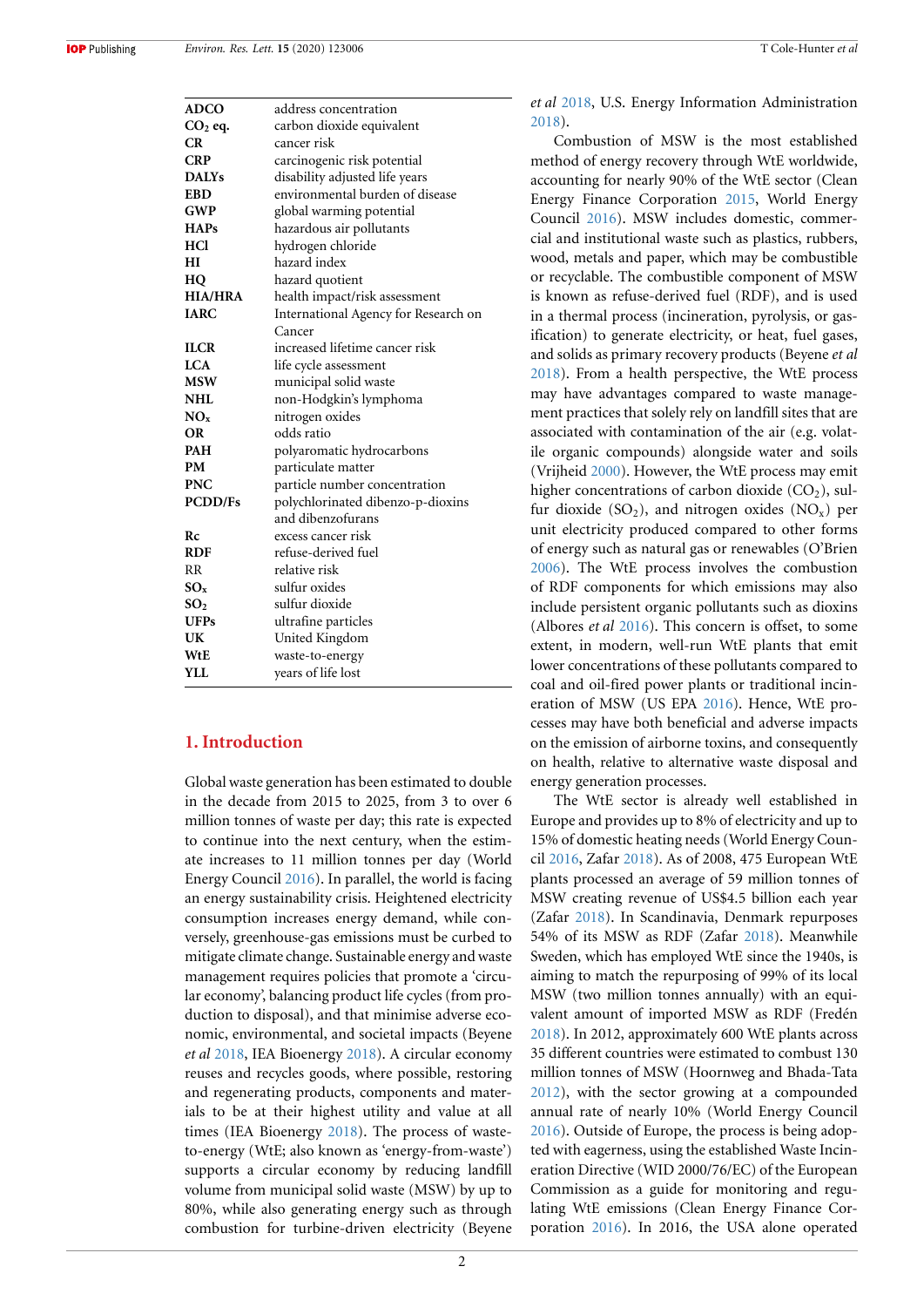71 WtE plants generating approximately 14 billion KWh of electricity from 30 million tonnes of RDF (U.S. Energy Information Administration [2018\)](#page-18-1). In the Asia-Pacific region, China is the fastest growing adopter of WtE, recently planning 125 new plants to double national capacity (World Energy Council [2016](#page-18-0), Zafar [2018](#page-18-5)). China, one of the major importers of MSW, has restricted imports of certain materials (e.g. plastics, paper) to reduce local widespread environmental contamination (Retamal *et al* [2019\)](#page-18-6), challenging major exporters of MSW such as Australia (Cheng and Hu [2010,](#page-17-7) Downes and Dominish [2018\)](#page-17-8). Responding to this challenge, Australia has estimated that a national shift towards WtE presents an opportunity to repurpose  $20+$  million tonnes of MSW otherwise going to landfill annually and avoid 9 million tonnes of  $CO<sub>2</sub>$  (equivalent) emissions by replacing fossil-fuel combustion while meeting 2% of national baseload electricity demand (Clean Energy Finance Corporation [2016\)](#page-17-6). Hence, it is timely to consider the place of WtE in the energy transitions landscape and, in particular, to consider its impact on air quality and health.

Despite the growing global interest in WtE, the public health implications of combusting RDF remains little studied. There has been no previous systematic literature review of the health impacts associated with WtE, although several reviews on municipal waste incineration have been published. In 2019, a systematic review on the evidence of health effects from waste incineration (2002 to 2017) was published in response to several new incinerators proposed for use within Australia (Tait *et al* [2020](#page-18-7)). The literature review, which did not include WtE facilities, concluded that the available evidence likely underestimated the health effects of exposure to incineration emissions due to most studies being of low quality and only examining a limited subset of potential exposure and disease pathways (Tait *et al* [2020\)](#page-18-7). Other earlier reviews on the health impacts or risks of incineration and resulting emissions have focused on hazardous (industrial) or unsorted (municipal) solid waste, rather than sorted RDF for WtE. These reviews concluded that the evidence is insufficient to support an association between a specific waste incineration process and adverse health effects (Vrijheid [2000,](#page-18-2) Hu and Shy [2001,](#page-17-9) Giusti [2009,](#page-17-10) Porta *et al* [2009](#page-18-8), Cordioli *et al* [2013](#page-17-11)). Associations between exposure to emissions and health outcomes such as increased risk of lung/throat cancer or ischaemic heart disease (Hu and Shy [2001](#page-17-9)), as well as non-Hodgkin's lymphoma and soft-tissue sarcoma (Giusti [2009](#page-17-10)), have been reported, however, the findings are inconsistent. The reason for this has been suggested to be due to poor methods of exposure characterisation which have relied on distance from source or self-reporting exposure, rather than measured or modelled pollutant concentrations (Hu and Shy [2001](#page-17-9), Cordioli *et al* [2013,](#page-17-11) Hoek *et al* [2018,](#page-17-12) Tait *et al* [2020\)](#page-18-7). More consistent associations have been reported between exposure to emissions and elevated biomarkers of organic chemicals or heavy metals in urine and blood (Hu and Shy [2001](#page-17-9)).

In their review on MSW incineration without energy recovery (i.e. not WtE), Tait *et al* [\(2020\)](#page-18-7), recommended future studies be conducted on the health impacts of WtE, including studying content and volume of feedstock (waste), combustion specifications, consideration of multiple exposure pathways, reporting of a larger array of health outcomes, and controlling for potential confounding factors (Tait *et al* [2020\)](#page-18-7). Other reviews have suggested that previous limitations of incineration studies could be addressed by large, prospective, multi-site cohort studies with personal measurements of exposure, based on knowledge of biological pathways and toxicological effects of specific compounds (Giusti [2009](#page-17-10), Porta *et al* [2009,](#page-18-8) Hoek *et al* [2018](#page-17-12)), however such studies can be expensive and sample size (of the study population) can be a limiting factor. Clearly, the expanded interest in WtE facilities yet current lack of evidence on health impacts with their operation requires stringent oversight to safeguard environmental and health outcomes.

Our aim was to conduct a systematic review on the potential health effects associated with exposure to airborne emissions from WtE processes (including RDF combustion). The primary motivation for the current review was the perceived lack of data on the potential for health impacts of WtE processes and emissions, and the increasing growth in demand in regions where WtE has not yet been adopted on a widespread basis. As WtE has been promoted worldwide as a potentially sustainable form of both waste management and electricity generation, we considered it timely to ascertain the extent and breadth of evidence from published studies with health-related data or information associated with airborne emissions from WtE processes. The different types of study designs for studies included in our review include epidemiological, environmental monitoring, health risk assessments/health impact assessments, and life-cycle analyses (detailed below in Methods).

# **2. Methods**

#### **2.1. Literature search strategy**

We conducted a systematic search of PubMed and Google Scholar, supplemented by a hand search of bibliographies of the articles included for full text screening. We used PubMed as the primary database source given our review was focused on health outcomes and PubMed is considered to be the most comprehensive health database. We used Google Scholar as a secondary source to identify relevant literature that PubMed does not catalogue, as done previously for hazardous waste reviews (Cordioli *et al* [2013](#page-17-11)).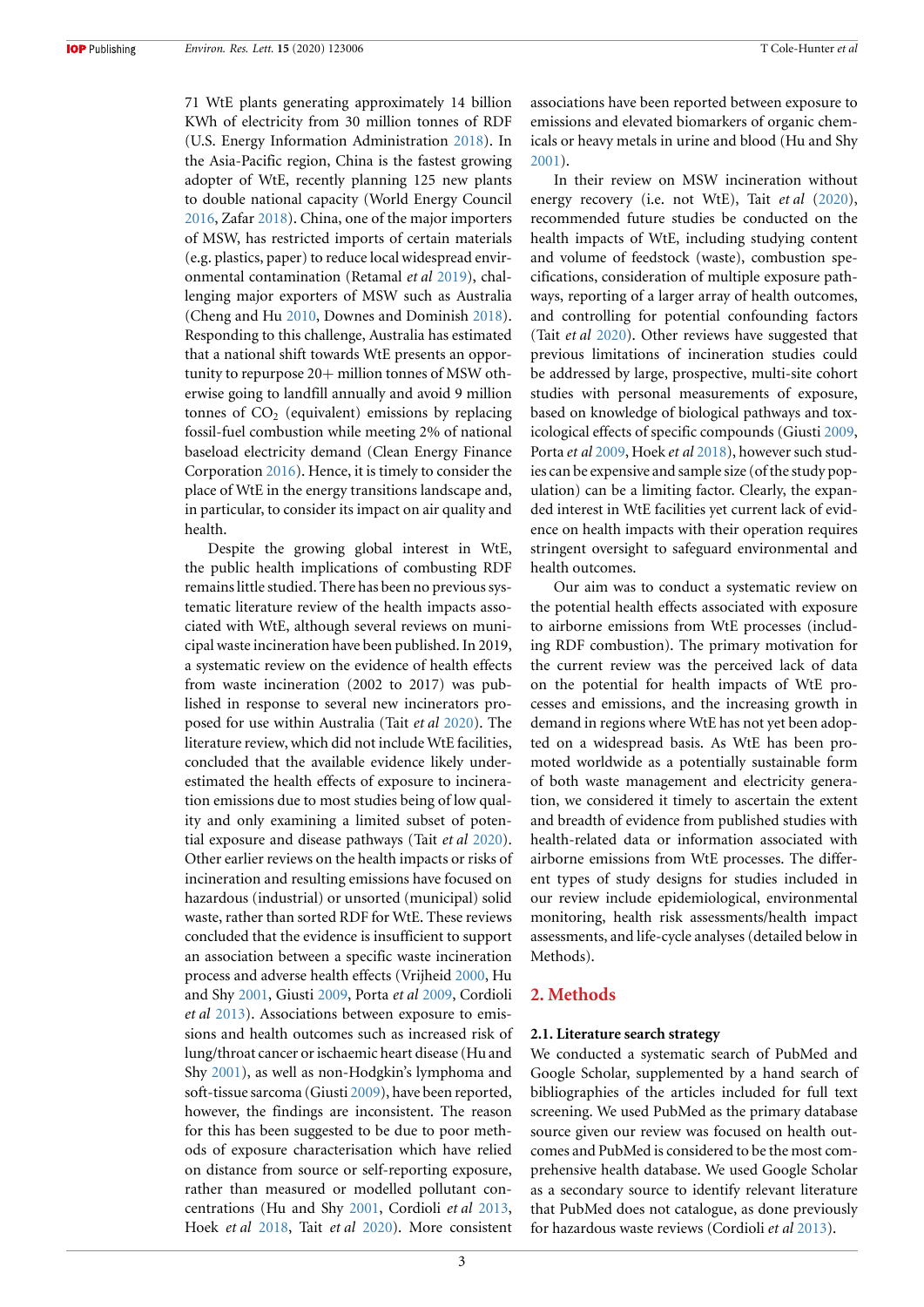Search terms and the Boolean operators (string) that we used were as follows:

> "air" AND "health" AND "energy" AND "waste" AND "energy from waste" OR "waste to energy" OR "incineration" OR "refuse derive\$ fuel" AND "air pollution" OR "air quality" OR "emission"

'Incineration' was chosen as it is the industrial term that represents 'combustion' and 'burning'. In addition, 'air pollution', 'air quality' or 'emission' terms were used to avoid pollutants or hazards associated with other emissions. Two investigators (TCH, CC) independently screened titles, abstracts and full-texts for inclusion or exclusion of articles. Where there was variation between the two investigators, this was resolved by reviewing the the full-text article a second time until agreement was reached.

The inclusion criteria used for selection of eligible articles were as follows:

- (a) Published in English.
- (b) Published up to and including the 20th March 2020.
- (c) Included an abstract and be full-text accessible.
- (d) Reported original research.
- (e) Published in a peer-reviewed journal.
- (f) Related to anthropogenic waste, municipal solid waste, air pollution emissions, and relevant to human health.

Exclusion criteria included articles that related to:

- (a) Hospital or medical waste, composting of waste, or agricultural waste.
- (b) Combustion of biomass fuel for cooking and heating in low-income settings.
- (c) Review papers.

#### **2.2. Literature review and synthesis**

We followed the approach (criteria) suggested by the PRISMA guidelines for performing and reporting the flow of a literature review process (e.g. figure [1](#page-5-0)) (Moher *et al* [2009\)](#page-17-13). We synthesised study findings by grouping the articles by different study designs (methods). We used the following groupings: epidemiological (examining direct associations between exposure and health risk); environmental monitoring (emissions or exposure assessments or modelling); health risk assessment (focused, standard methodology to estimate risks related to a single or a mix of pollutants; applying health risk estimates from epidemiological studies to quantify the health burden due to the exposure of interest in a defined population), or health impact assessment (broader methodology that assesses the public health impacts to inform decision making; often including HRA methods or other health risk findings) (Gulis [2017\)](#page-17-14); and, life-cycle analyses (LCA; quantifying carbonrelated impacts and indirect health impacts, with some LCAs also addressing direct health impacts). We used a standardised series of tables to summarise the studies and to list exposure assessment methods, health outcomes, summary results, and risk of bias. We provided an overall quality rating for epidemiological studies, similar to the *Navigation* framework previously developed (Woodruff and Sutton [2014](#page-18-9)) and demonstrated (Johnson *et al* [2014](#page-17-15)). The *Navigation* framework was developed in recognition that usual quality frameworks used for reviewing health studies, such as Cochrane, do not necessarily translate well to studies of environmental exposures, due to the nature of the exposure and difficulty in conducting randomised trials. As there were few relevant epidemiological studies, the criteria were amended slightly to ensure relevance depending on the study design. For example, we included mention of sensitivity analyses in modelling studies or explicit statements about assumptions used in the analyses. However, we did not critically appraise or scrutinise the assumptions or the software used in the LCA models as this was beyond the scope of our study.

# **3. Results and discussion**

### **3.1. Literature search results**

The PubMed literature search identified 258 relevant primary records (articles) for review. The Google Scholar search identified 11 unique records relevant for review. As such, the complete search gave a combined total number of 269 unique records for consideration.

After two investigators independently reviewed the titles of these 269 records, 137 records were identified to be appropriate for abstract screening (which removed 74 records). Sixty-three records were subsequently identified as eligible for full-text review, leading to the exclusion of 46 records. Finally, 17 fulltexts were selected for our review synthesis, plus two of their references to give a total of 19 full-texts to be synthesised (figure [1\)](#page-5-0).

The 19 included articles all related to combustion of MSW as RDF or in WtE facilities or processes. MSW incineration studies were included if they presented information or data related to emissions that were relevant to WtE processes, such as incineration of RDF. All included articles were published in the past 15 years, reflecting the increasing interest in WtE. Most studies comprised health impact or risk assessments/risk modelling  $(n = 7)$ , followed by lifecycle assessments  $(n = 5)$ , environmental monitoring studies ( $n = 5$ ), with only two being epidemiological studies.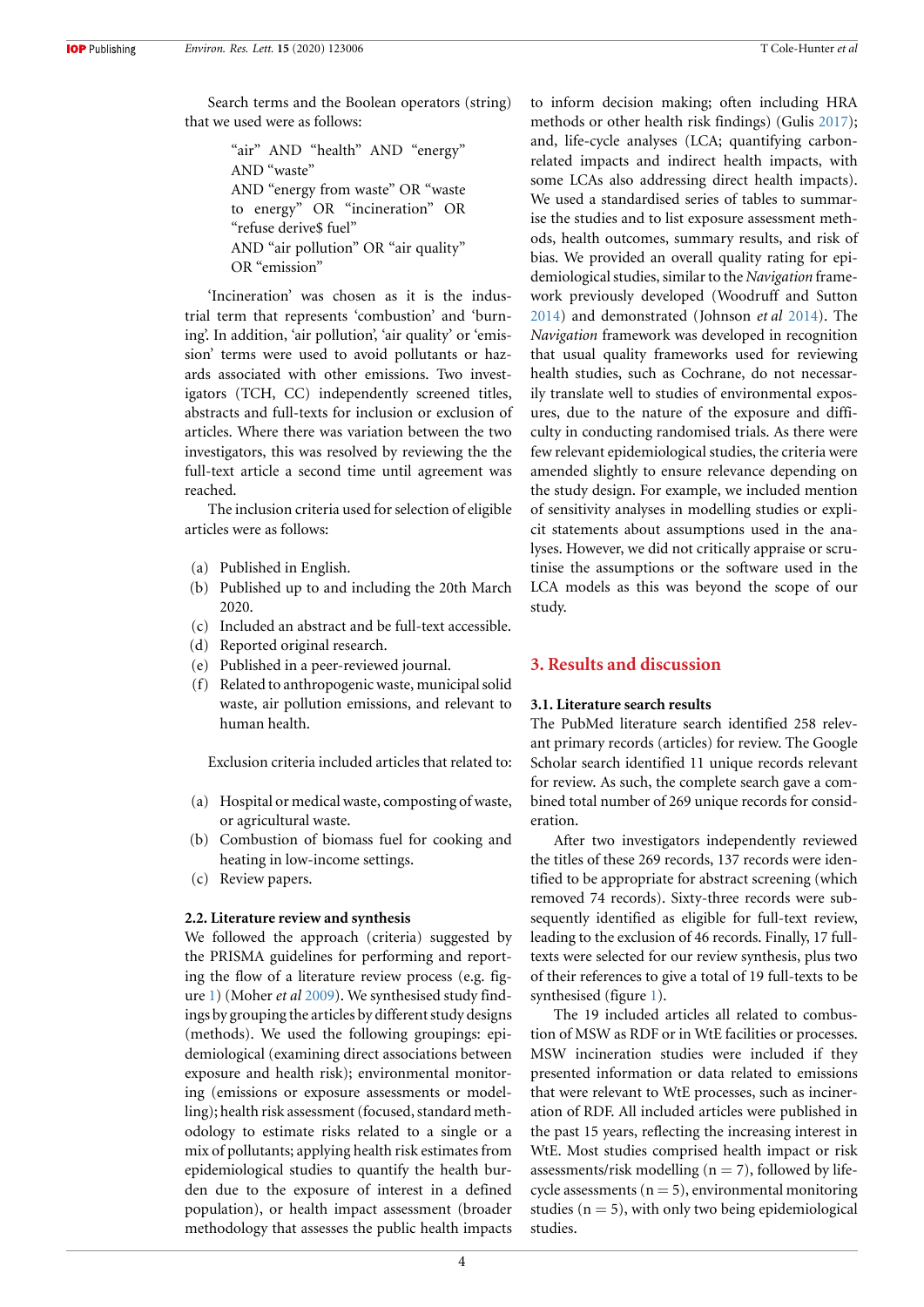<span id="page-5-0"></span>

#### **3.2. Synthesis and discussion of findings**

To our knowledge, this is the first systematic literature review focused primarily on studies of the health effects associated with WtE-related air emissions. We found that while implementation of WtE technologies is increasing, the majority of incineration-health studies to date do not specifically address the combustion of sorted waste (RDF) for WtE (shown to be different than MSW due to waste composition characteristics by environmental monitoring studies reported on below). Previous reviews have focused on the health impacts of waste incinerators (Cordioli *et al* [2013,](#page-17-11) Tait *et al* [2020\)](#page-18-7) the economic implications of WtE technologies (Beyene *et al* [2018](#page-17-0)), exposure assessment methods in epidemiological studies of industrially contaminated sites (Hoek *et al* [2018](#page-17-12)) or waste incinerators, and the health impacts of general waste management practices (Giusti [2009\)](#page-17-10). There are numerous epidemiological (e.g. cohort) studies on the health effects of other waste management risks including landfill leaching, sewage contamination and ionising radiation, yet few on air pollution emissions from RDF combustion. Due to the small number  $(n = 2)$  of epidemiological studies that directly measured health outcomes associated with WtE processes we believed it was not appropriate to metaanalyse the evidence for WtE health effects. However, we reviewed studies of environmental monitoring and health risk assessments in order to contribute to the evidence base for decision making. The following synthesis details the contributions to this evidence base, from studies detailing process emissions to health risk assessments.

### **3.3. Epidemiological studies of health outcomes**

The direct health effects of exposure to emissions from combustion of RDF for WtE have been little studied. This is likely to be partly due to the difficulty of quantifying population health effects from generally inaccurate or low levels of exposure (Vrijheid [2000](#page-18-2)). This is despite previous recommendations that large prospective cohort studies with direct exposure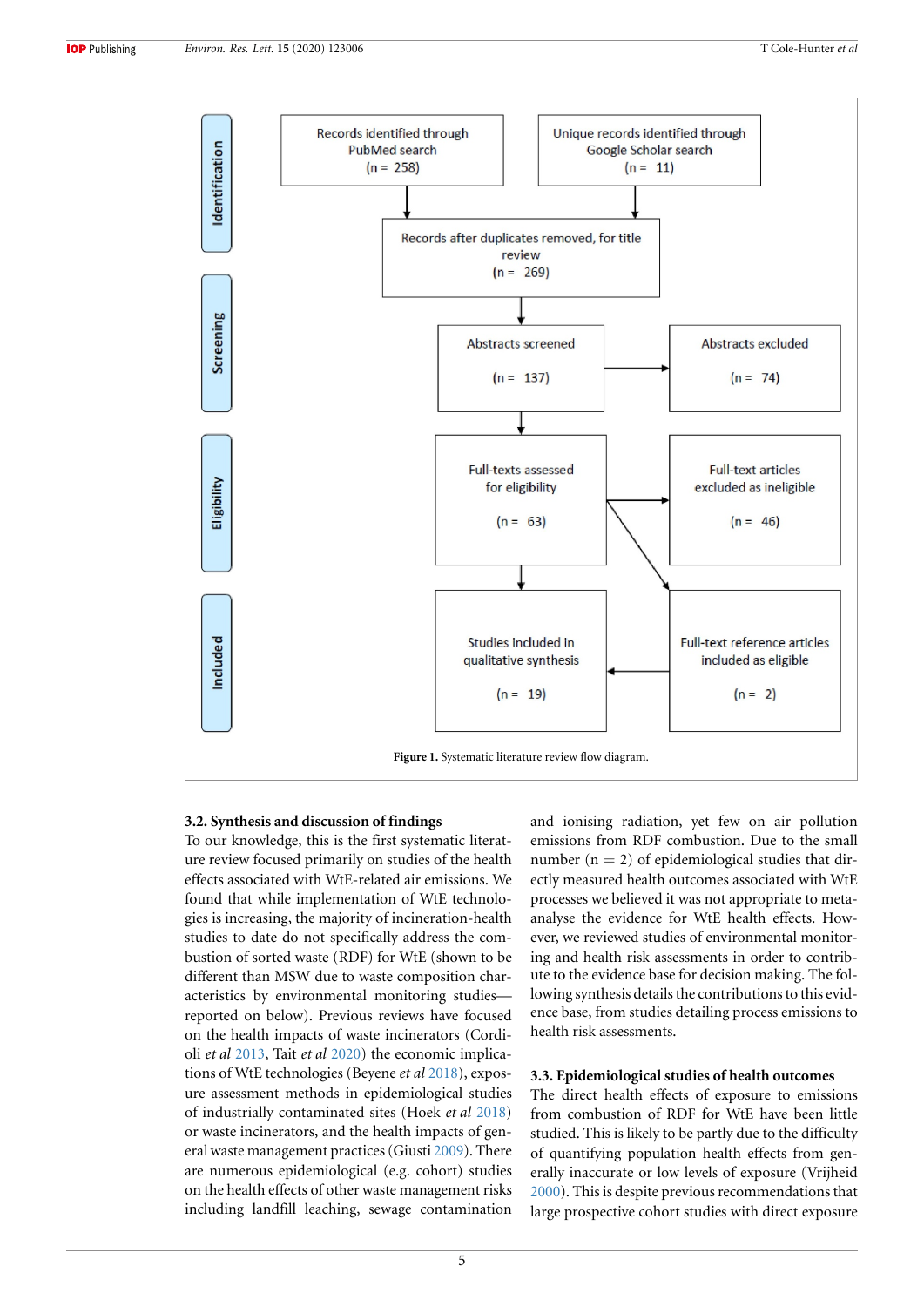and biomarker measurements be preferentially funded and performed (Giusti [2009](#page-17-10)).

We found only two epidemiological studies relevant to exposures to WtE facilities or RDF emissions. One epidemiological before/after cohort study was performed in Italy among 380 individuals residing near a new WtE facility, with exposure assessed before and one year after operation began (Ruggieri *et al* [2019](#page-18-10)). In this biomonitoring study, chromium (but not other heavy metal) concentrations were higher in the urine of participants predicted to be exposed to WtE emissions compared to unexposed but otherwise comparable participants (Ruggieri *et al* [2019\)](#page-18-10). However, this finding was applicable in both the baseline and follow-up year, and so the result cannot be directly attributed to operation of the WtE facility. Interestingly, concentrations of other heavy metals were higher in the control subjects, and so were attributed to other sources of personal exposure such as fish intake (arsenic) and tobacco smoke (cadmium) (Ruggieri *et al* [2019\)](#page-18-10). Hence, residing near the WtE plant was not associated with greater exposure to heavy metals. We considered the study to be of good quality, having used dispersion modelling to assign exposures and conducting before and after health outcome measurements in an 'exposed' and 'unexposed' group. Validation of the emissions modelling by environmental sampling could have improved exposure assessment. There is further follow-up planned for this cohort which is expected to provide additional data (Ruggieri *et al* [2019](#page-18-10)).

A recently published birth cohort study was conducted in Taiwan and investigated childhood social development in children residing near an incinerator (Lung *et al* [2020\)](#page-17-16). The study of nearly 20 000 subjects (for which approximately five percent were considered exposed), reported a transitory negative effect on childhood social development, for children living within 3 km of a MSW incinerator, although this effect was apparent at six months but not evident at 18 months. A limitation of this study was considered to be the coarse exposure assessment applied to subjects which has the potential to lead to exposure misclassification. Exposure assessment ('whether there were incinerators within 3 km of their place of residence') and health outcome reporting were both coarse and subjective, with both being self-reported by parents (Lung *et al* [2020](#page-17-16)).

We conclude that the results from the two epidemiological studies provide little evidence of an adverse impact of WtE air emissions on health outcomes. See table [1](#page-7-0) for further details of included epidemiological studies.

#### **3.4. Environmental monitoring**

While studies of emissions inventory profiles do not include health outcomes, they may provide valuable information on the potential pathways and hazards posed by incineration of MSW components comprising RDF, with the potential for carcinogenic or toxic emissions relevant to WtE processes. Our review found five articles which reported on emissions testing and environmental monitoring of WtE facilities. In general, we found that the articles related to emissions monitoring predominantly fell into three categories: (1) the first related to estimating pollutant emissions of concern; (2) the second related to the need for monitoring to ensure efficacy of treatment technologies in removing/reducing pollutants; and (3) the third related to the need for appropriate monitoring to determine the influence of the feedstock on pollutant formation.

Of greatest concern for health is the combustion of plastic MSW (composed of hydrocarbon/oilproducts), which is concentrated in RDF for WtE, and which emits organic and chlorinated/fluorinated compounds (e.g. dioxins), polychlorinated biphenyls, furans, chlorophenols, and mono- and polycyclic aromatic hydrocarbons (Karunathilake *et al* [2016](#page-17-17)). Notwithstanding, two environmental monitoring studies reported that after WtE upgrades to an Italian incinerator facility which included stricter emissioncontrol measures primarily aimed at reducing dioxin emissions, particulate matter (PM) emissions also declined (Buonanno *et al* [2010,](#page-17-18) [2011\)](#page-17-19). This indicates that controlling emissions for critical contaminants such as dioxins and furans may also have a beneficial effect of leading to a reduction in PM, a standard air pollutant. The health risk of toxics predominantly relate to cancer, neurological and adverse birth outcomes and are considered to pose a greater risk to health than the standard regulated air pollutants such as PM and gaseous compounds. However, exposure to even low levels of PM is not benign and many epidemiological studies point to a range of risks associated with PM including increased risk of mortality, cardiovascular morbidity, lung cancer and more (Hime *et al* [2018](#page-17-20)). Thus changes to existing treatment facilities that improve emissions controls for both types of pollutants are beneficial from the standpoint of exposure minimisation.

The review also reports on articles which compared or discussed monitoring campaigns and/or trials of varying technologies. In one study a two-stage dry treatment system was shown to remove harmful acid gases (hydrogen chloride,  $SO<sub>2</sub>$ ) from WtE emissions even with a widely-varying (potentially highly chlorinated) waste stream (Dal Pozzo *et al* [2016](#page-17-21)). This is an example of a monitoring program which can help provide evidence of efficacy of treatment technologies. Two articles reported on the influence of feedstock on pollutant concentration emissions.

The articles indicated that rather than combusting RDF directly for electricity generation, experimentation suggested that mixing certain proportions of RDF components (e.g. certain plastics, wood chips) with traditional fuels (e.g. coal) for combustion and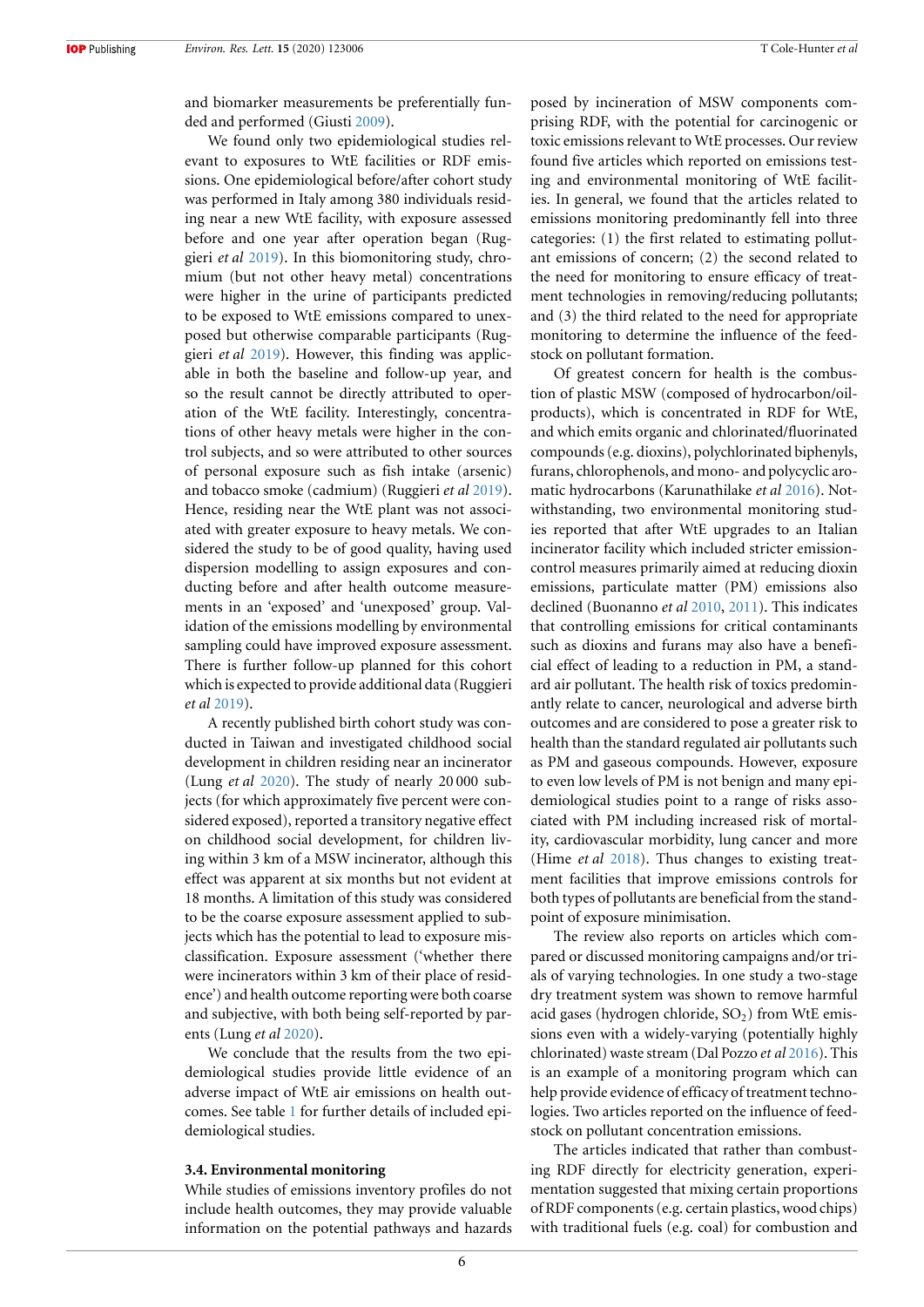<span id="page-7-0"></span>

| Confounding: $++$<br>Conflict: $+(none)$<br>$\overline{\text{Conflict}}$ : + (none)<br>Low. Exposure: +<br>analyses QA/QC)<br>Confounding: $+$<br>$(A$ ppropriate lab<br>Low. Exposure:<br>Outcome: $++$<br>(pre) in both WtE-exposed<br>Exception: Increased Cr in<br>There were reduced levels<br>6 mths only ( $\beta = -0.06$ ,<br>exposed; Reduced Mn in<br>(post) compared to 2013<br>Reduced development at<br>$p = 0.013$ ) No effect at<br>and unexposed groups<br>of most metals in 2014<br>other timepoints<br>unexposed<br>Self-reported breastfeeding,<br>ted at baseline to determine<br>Self-reported proximity<br>(living within 3 km of<br>incinerator). Confounding:<br>dictions of total metal con-<br>tent (mg m $^{-3}$ yr $^{-1}$ ) conduc-<br>unexposed (0-0.007). Incl.<br>group. Confounding: Self-<br>reported diet, sociodemo-<br>Dispersion modelled pre-<br>of unexposed (control)<br>exposed (0.014-0.11)/<br>urbanisation<br>Taiwan Birth Cohort<br>posed. Response rate<br>$\underline{\rm{N}}=380$ adults; 186<br>$\underline{N} = 19516$ children<br>exposed; 194 unex-<br>at follow-up high<br>(арргох. 96%).<br>Study)<br>study of effects of liv-<br>ator. Outcome: Child<br>Design: Longitudinal<br>Urine (morning spot<br>Cohort Study Devel-<br>samples) analysis of<br>ing near an inciner-<br>index (Taiwan Birth<br>Europe). Outcome:<br>18, 36, 66 months<br>development at 6,<br>bido (Turin) WtE<br>plant operational<br>(one of largest in<br>opmental Instru-<br>$(2013)/1$ -yr after<br>$(2014)$ after Ger-<br>[Developmental<br>Design: Before<br>$ ment\rangle$<br>Ruggieri <i>et al</i> 2019,<br>Lung et al 2020,<br>Taiwan<br>Italy | Author/s, Year, Country | Design    | Study population | Exposure and confounding assessment | Results | Risk of bias <sup>a</sup> | Overall assessment b                                     |
|------------------------------------------------------------------------------------------------------------------------------------------------------------------------------------------------------------------------------------------------------------------------------------------------------------------------------------------------------------------------------------------------------------------------------------------------------------------------------------------------------------------------------------------------------------------------------------------------------------------------------------------------------------------------------------------------------------------------------------------------------------------------------------------------------------------------------------------------------------------------------------------------------------------------------------------------------------------------------------------------------------------------------------------------------------------------------------------------------------------------------------------------------------------------------------------------------------------------------------------------------------------------------------------------------------------------------------------------------------------------------------------------------------------------------------------------------------------------------------------------------------------------------------------------------------------------------------------------------------------------------------------------------------------------------------------|-------------------------|-----------|------------------|-------------------------------------|---------|---------------------------|----------------------------------------------------------|
|                                                                                                                                                                                                                                                                                                                                                                                                                                                                                                                                                                                                                                                                                                                                                                                                                                                                                                                                                                                                                                                                                                                                                                                                                                                                                                                                                                                                                                                                                                                                                                                                                                                                                          |                         |           |                  |                                     |         |                           | erate Health concern:<br>Study quality: Mod-<br>Moderate |
|                                                                                                                                                                                                                                                                                                                                                                                                                                                                                                                                                                                                                                                                                                                                                                                                                                                                                                                                                                                                                                                                                                                                                                                                                                                                                                                                                                                                                                                                                                                                                                                                                                                                                          |                         | 18 metals |                  | graphics, etc.                      |         | $++$ Outcome: $++$        | erate Health concern:<br>Study quality: Mod-<br>Low      |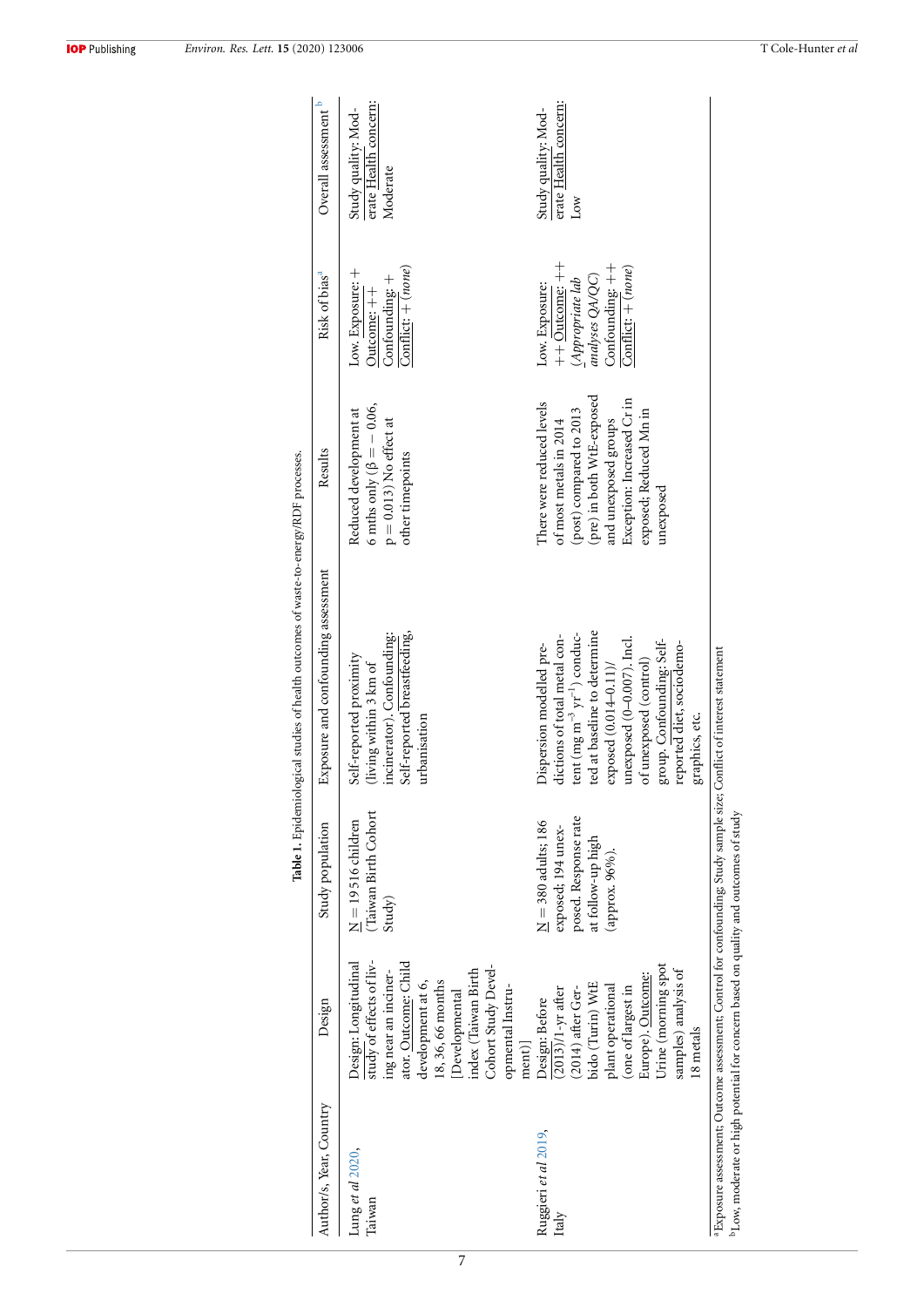to replace electricity for industrial heating applications (e.g. cement kilns), has the potential to reduce sector or total emissions of health-relevant chemicals (e.g. dioxins, mercury) (Chen *et al* [2014](#page-17-22), Richards and Agranovski [2017](#page-18-11)).

We conclude from the results of the environmental monitoring studies that there is a need for regulation of the feedstock used (e.g. removing food waste) for RDF and WtE facilities to maximise complete combustion and minimise carcinogenic/ contaminant emissions (e.g. volatile organic compounds), more so than the treatment technology used. See table [2](#page-9-0) for further details of included environmental monitoring studies.

#### **3.5. Health risk/impact assessment studies**

We found seven studies comprising HRAs or HIAs of WtE facilities or RDF emissions. In table [3](#page-10-0) we outline the health outcome assessed in a majority of the HRAs, including the hazard index (HI), hazard quotient (HQ), lifetime cancer risk (LCR) and other indices (4th column). These represent indices where cancer and non-cancer risks are considered for various chemicals of concern (3rd column, table [3\)](#page-10-0), e.g. heavy metals, VOCs, organic compounds such as dioxins and furans, and so on. Some of the HRAs/HIAs also considered air pollutant emissions such as  $NO_x$ , PM, and sulfur oxides  $(SO_x)$ . The risk of exposure is based on modelled estimates of the chemicals/pollutants emissions from each WtE facility or alternative waste disposal method. Some of the studies have used proprietary software which includes the exposure-response functions for the chemical/pollutant of concern, which we list in table [3](#page-10-0) (3rd column).

These studies generally showed that the risk to or impact on health from exposure to WtE and RDF incineration emissions are not substantially elevated above 'background' risk levels (Mindell [2005,](#page-17-23) Roberts and Chen [2006](#page-18-12), Krajčovičová and Eschenroeder [2007,](#page-17-24) Rovira *et al* [2010,](#page-18-13) Ollson and Whitfield Aslund *et al* [2014](#page-18-14)). They also point to lower emissions from well-run WtE facilities compared to landfill (Paladino and Massabò [2017](#page-18-15)) and traditional incineration (Krajčovičová and Eschenroeder [2007](#page-17-24)) or when RDF is substituted for fossil fuel for incineration (Rovira *et al* [2010\)](#page-18-13).

Six of the HRA studies estimated that exposure to WtE emissions was unlikely to increase incremental LCR or HQ for cancer risk (Roberts and Chen [2006](#page-18-12), Krajčovičová and Eschenroeder [2007,](#page-17-24) Rovira *et al* [2010,](#page-18-13) Ollson and Knopper *et al* [2014,](#page-18-16) Li *et al* [2015](#page-17-25), Paladino and Massabò [2017](#page-18-15)). Two HRAs reported lower cancer risk for exposure to WtE emissions compared with incineration emissions (Karunathilake *et al* [2016\)](#page-17-17) or as substitution of RDF for fossil fuels in cement production (Rovira *et al* [2010\)](#page-18-13). One HRA estimated that cancer risk from exposure (all pathways) to WtE emissions (mainly dioxin) would be lower than for exposure to landfill emissions, and estimated that agricultural (milk and meat) product ingestion was a more important exposure pathway than for inhalation of WtE emissions (Paladino and Massabò [2017](#page-18-15)).

A health risk assessment conducted in Slovakia compared a traditional open-air (uncontained) MSW incinerator with a modern WtE plant, and found that the former increased the cancer risk 10–80 times above the background level, while the WtE plant presented a less than one-in-a-million excess risk of cancer (Krajčovičová and Eschenroeder [2007\)](#page-17-24). That HRA estimated a substantially decreased cancer risk when MSW is sorted for RDF and its incineration emissions are properly controlled (contained) as advocated in modern, well-run WtE. In China, a more recent HRA estimated that under normal conditions, operational levels of emissions from WtE are unlikely to cause adverse health (incremental lifetime cancer) risks among nearby residents, with risks estimated for lifelong exposure through direct inhalation of ambient emissions and landfilling of bottom/solid ash residues (Li *et al* [2015\)](#page-17-25). The exception to this was risk of chromium exposure which slightly exceeded the tolerance value (Li *et al* [2015](#page-17-25)). However, Li *et al* ([2015\)](#page-17-25) reported that all scenarios tested were sensitive to the model inputs and estimated that during abnormal operation (e.g. malfunction of control systems) the WtE facility could also carry an elevated risk due to inhalation of acid gas (hydrogen chloride).

Four HRAs assessed non-cancer risks (Mindell [2005](#page-17-23), Roberts and Chen [2006,](#page-18-12) Ollson and Knopper *et al* [2014,](#page-18-16) Li *et al* [2015](#page-17-25)). Ollson *et al* [\(2014a](#page-18-16)) estimated that abnormal operation of a Canadian WtE facility could lead to infant consumption of breast milk contaminated with dioxins and furans (Ollson and Knopper *et al* [2014\)](#page-18-16). Two of the HRAs (Li *et al* [2015](#page-17-25), Karunathilake *et al* [2016](#page-17-17)) estimated no increased risk of non-cancer health effects from operation of their respective WtE facilities. Modelling studies of UK WtE plants estimated premature (total non-traumatic) deaths and respiratory-related hospital admissions to be less than or equal to onein-a-million above background rates (Mindell [2005\)](#page-17-23), and overall risk of dying to be 1 in 4 million for any year (Roberts and Chen [2006\)](#page-18-12). It should be noted that these UK studies were either funded by the proponent company for the WtE facility, or written by previous employees of related boards/companies.

It is clear from these studies that the choice of scenarios and model inputs can influence the risk findings, and so it is important that sensitivity analyses be conducted. Of note, Li *et al* ([2015\)](#page-17-25) reported that all of the scenarios studied in their analyses (WtE, landfill, and material recovery and composting) were sensitive to the inputs used for the reference concentrations and the landfill gas collection rates. In sensitivity analyses, the HI for the WtE option increased the most, indicating that there needs to be careful selection of the reference criteria values and that sensitivity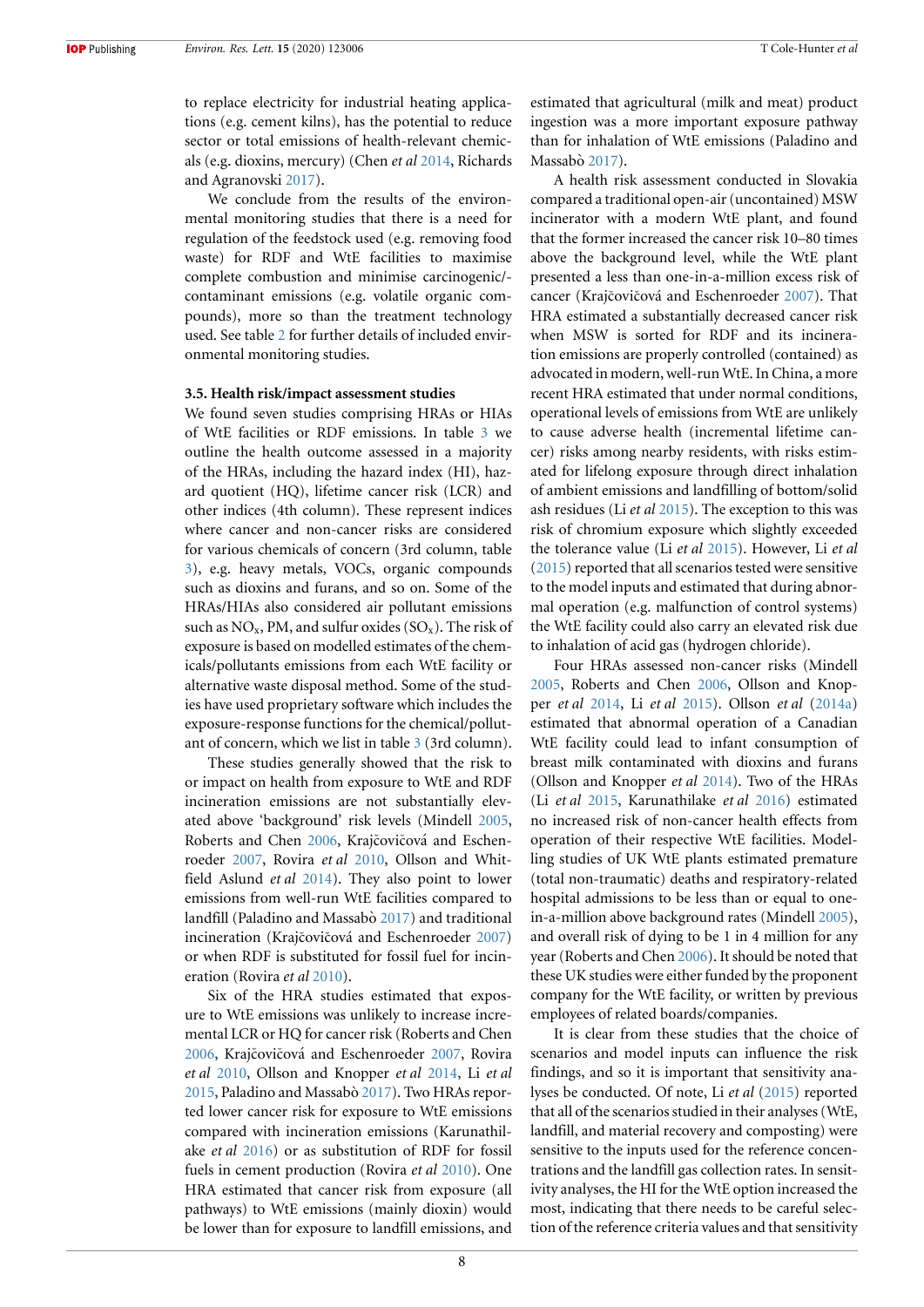|                                              |                                                                                                                                                                                       |                                                                                                                                                                                              | Table 2. Environmental monitoring of waste-to-energy/RDF processes.                                                                                                                                                                                                                                                                    |                                                                                                                                                 |                                                    |
|----------------------------------------------|---------------------------------------------------------------------------------------------------------------------------------------------------------------------------------------|----------------------------------------------------------------------------------------------------------------------------------------------------------------------------------------------|----------------------------------------------------------------------------------------------------------------------------------------------------------------------------------------------------------------------------------------------------------------------------------------------------------------------------------------|-------------------------------------------------------------------------------------------------------------------------------------------------|----------------------------------------------------|
| Author, Year, Country                        | Study design and Outcome                                                                                                                                                              | Emission/Exposure metric                                                                                                                                                                     | Results                                                                                                                                                                                                                                                                                                                                | Strength/Limitations <sup>a</sup>                                                                                                               | Overall assessment <sup>b</sup>                    |
| Agranovski 2017<br>Richards and<br>Australia | of alternative fuels Outcome: Emis-<br>emissions during the substitution<br>Design: Monitoring of stack<br>sion factors (kg/tonne)                                                    | polychlorinated biphenyl) congeners.<br>normal operation (baseline) and var-<br>10 Australian cement plants during<br>(dioxin-like<br>ied substitution fuel rates.<br>Health-critical dl-PCB | Reduced dl-PCB; Dioxins with<br>substitution of coal for RDF                                                                                                                                                                                                                                                                           | Exposure: + Sample: ++<br>Conflict:-(unreported)                                                                                                | Quality of evidence: Moderate<br>Hazard: Decreased |
| Dal Pozzo et al<br>$2016$ Italy              | benchmark alternatives Outcome:<br>for different reference waste com-<br>Optimal operating configuration<br>Design: Simulated comparison<br>of novel treatment and three<br>positions | Acid gas removal from waste and flue<br>annual cost<br>of operation (operating and capital<br>gas compositions. Total<br>costs)                                                              | pre-dusting section is a retrofit that<br>content waste, the implementation<br>of a lime injection line before the<br>Reduced acid gas emissions with<br>technologies with high chlorine-<br>Facilities operating single stage<br>flue gas with novel treatment.<br>should be considered                                               | formed to assess robustness of results)<br>Exposure: + Sample: + (Monte<br>Carlo sensitivity analysis per-<br>Conflict:--(unreported)           | Quality of evidence: Moderate<br>Hazard: Decreased |
| Chen et al $2014$<br>China                   | runs Outcome: Levels and distribu-<br>five typical cement kilns during 12<br>tion of PCDD/Fs (dioxins/furans)                                                                         | Design: Sampling of flue gases from Emission concentrations of PCDD/Fs<br>EQ values<br>from cement kilns. I-T                                                                                | 2.3 to >40 ng m <sup>-3</sup> I-TEQ values:<br>$9.3 \sim 90.8 \times 10\text{--}3 \text{ ng I-TEQ/m}^3$<br>(dioxins) when RDF combusted<br>as supplemental fuel. PCDD/Fs:<br>Negligible difference in PCDDs                                                                                                                            | Conflict:--(unreported, except for<br>Exposure: + Sample: ++<br>national research funding)                                                      | Quality of evidence: Moderate<br>Hazard: Low       |
| Buonanno et al<br>$2011$ Italy               | Design: Experimental campaign to<br>efficiency; particle size, concentra-<br>monitor ultra-fine particles (UFP)<br>at an incinerator Outcome: Filter<br>tions, characterisation       | Neutron Activation Analysis (INAA),<br>(TEM) with Energy Dispersion Spec-<br>Microscopy<br>UFPs; heavy metals. Instrumental<br>Transmission Electron<br>trometer (EDS)                       | Reduced particle number concen-<br>tration with filter use. Pre-filter:<br>2700000. Post-filter: 2000                                                                                                                                                                                                                                  | Exposure: - Sample: ++ (Advanced Quality of evidence: Strong<br>instrumentation for particle monit-<br>$\textit{orig}$ ) Conflict:—(unreported) | Hazard: Decreased                                  |
| Buonanno et al<br>$2010$ Italy               | ical composition Outcome: Particle tem over 12 months, as downwind<br>size, concentrations, compositions receptor of a typical incinerator<br>(Annual mean values)                    | particle size distribution and chem- onmental particles by SMPS/APS sys-<br>Design: Characterisation of emitted Continuous measurement of envir-                                             | attributed to long-range transport<br>$31.1 \pm 9.0$ $\rm gm^{-3}$ Based on chem-<br>(natural/anthropogenic sources)<br>ical composition most elements<br>and mass concentration versus<br>$8.6\times10^3\pm3.7\times10^2$ p/cm <sup>-3</sup><br>background (other sources)<br>Negligible particle number<br>"typical of a rural site" | Exposure: ++ Sample: ++<br>Conflict:--(unreported)                                                                                              | Quality of evidence: Strong<br>Hazard: Low         |
|                                              | Low/decreased, moderate or high potential for concern based on quality and outcomes of study<br><sup>a</sup> Exposure assessment; Study sample size; Conflict of interest statement   |                                                                                                                                                                                              |                                                                                                                                                                                                                                                                                                                                        |                                                                                                                                                 |                                                    |

 $\pi$  and  $\pi$  $\ddot{\phantom{0}}$ J.  $\cdot$ l,

<span id="page-9-0"></span>9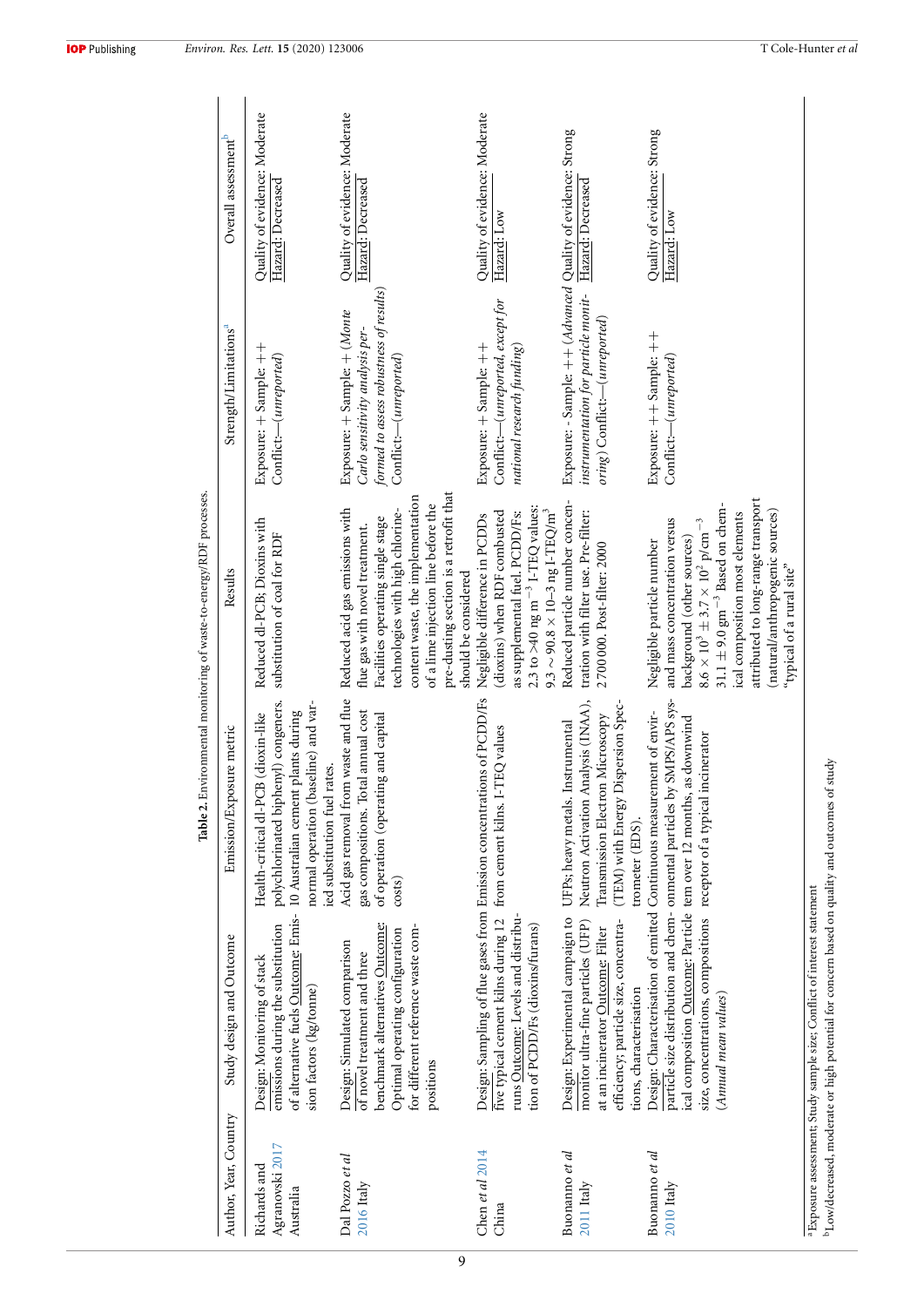|                                        |                                                                                                                                                               |                                                                                                                                                                                                                                                                                                                                                | ;<br>∫                                                                                                                                                                                                                                                |                                                                                                                                                                                                                                                                                                                                                                                                                          |                                                                                                                                                                                                                                              |                                                          |
|----------------------------------------|---------------------------------------------------------------------------------------------------------------------------------------------------------------|------------------------------------------------------------------------------------------------------------------------------------------------------------------------------------------------------------------------------------------------------------------------------------------------------------------------------------------------|-------------------------------------------------------------------------------------------------------------------------------------------------------------------------------------------------------------------------------------------------------|--------------------------------------------------------------------------------------------------------------------------------------------------------------------------------------------------------------------------------------------------------------------------------------------------------------------------------------------------------------------------------------------------------------------------|----------------------------------------------------------------------------------------------------------------------------------------------------------------------------------------------------------------------------------------------|----------------------------------------------------------|
| Author, Year, Country                  | Design                                                                                                                                                        | Exposure pathways/receptors                                                                                                                                                                                                                                                                                                                    | Assessment outcomes                                                                                                                                                                                                                                   | Results                                                                                                                                                                                                                                                                                                                                                                                                                  | Strengths/Limitations <sup>a</sup>                                                                                                                                                                                                           | Overall assessment <sup>b</sup>                          |
| Massabò 2017,<br>Paladino and<br>Italy | pared alternative WtE manage-<br>air, surface water, groundwater<br>and soil contamination. Com-<br>HRA for human health due to<br>ment solutions to landfill | VOC, Cadmium, Nickel,<br>Arsenic, Mercury, Diox-<br>ins, Furans, $PCBs$ , $CO2$ ,<br>Mercury, Zinc, Ammo-<br>milk, vegetables, water.<br>Dermal contact, Inges-<br>Leachate: BTEX, TCE,<br>Arsenic, Lead, Nickel,<br>PM, SOx, HCl, Total<br>nia. Inhalation Flue<br>gas emissions: $\rm{NOx}$<br>MTBE, Naphtalene,<br>tion of fish, meat,<br>8 | Hazard Index (HI)-chemical WTE has both reduced HI<br>HI < 1, and CR < 1 $\times$ 10 $^{-6}$<br>Lifetime Average Daily Dose<br>$\left[\textit{mg/(kg d)}\right]$ . Cancer Risk<br>divided by reference dose<br>(CR). USEPA considers<br>as acceptable | matrix HI: <1; CR: <1. Expos-<br>Ingestion: 5/5; Inhalation: 3/5;<br>ure route importance rated by<br>authors (contributing to both<br>and CR vs Landfill. Decision<br>toxic and carcinogenic risk).<br>Dermal: 2/5                                                                                                                                                                                                      | Conflict:—(unreported)<br>Exposure: + Sample: +<br>Assumptions: +                                                                                                                                                                            | Study quality: Moderate<br>Health concern: Low           |
| Li et al 2015, China                   | HRA & LCA of waste manage-<br>material recovery & compost<br>ment options: landfill; WtE;<br>$(700 t \text{ day}^{-1})$                                       | inventory and air disper-<br>sion via integrated waste<br>NO <sub>x</sub> , dioxins, CO, mer-<br>persion Model (Version<br>WtE plant design para-<br>management (IWM-2)<br>and Screening Air Dis-<br>modelling of life cycle<br>cury, cadmium, chro-<br>meters for SO <sub>2</sub> , HCI,<br>mium, lead and PM;<br>3.0) (SCREEN3)              | Lifetime Cancer Risk (ILCR);<br>Hazard Index (HI) Hazard<br>Quotient (HQ) Increased<br>Non-cancer risks.                                                                                                                                              | under normal operating con-<br>Slight exceedance of ILCR for<br>ent reference concentrations.<br>chromium from WtE option<br>tolerance value. Highest HQ<br>for WtE option using differ-<br>where value slightly exceeds<br>should carefully select refer-<br>target value, but was within<br>for HCl. Suggests that HRA<br>ence concentrations values.<br>ditions. Increased HI $(\leq 1)$<br>No adverse health effects | Superfund Vol I]) Assump-<br>tions: + (Sensitivity ana-<br>(Use of pre-existing inter-<br>Assessment Guidance for<br>Exposure: + Sample: +<br>guidelines [USEPA Risk<br>national HRA tools $\mathfrak{G}$<br>yses) Conflict: none            | Study quality: Moderate<br>Health concern: None<br>found |
| Rovira et al 2010,<br>Spain            | fossil fuel combustion (i.e. 20%<br>production. Carcinogenic risks<br>HRA comparing 100% to 85%<br>RDF substitution) for cement                               | (air, soil, etc) concentra-<br>tions, exposure concen-<br>Sampling of emission<br>levels, environmental<br>tration                                                                                                                                                                                                                             | metals and PCDD/Fs for pop-<br>Carcinogenic risks (unitless)<br>ulation living in vicinity of<br>derived from exposure to<br>cement plant.                                                                                                            | fossil fuels $+15%$ RDF: 3.44 x<br>fossil fuels: $3.84\times10^8;85\%$<br>Reduced total carcinogenic<br>risk from PCDD/Fs 100%                                                                                                                                                                                                                                                                                           | monitoring needed to ensure<br>that further use of RDF will<br>not change emission levels<br>$monitoring$ — $long$ er-term<br>Exposure: + (short-term<br>of PCDD/Fs) Sample: +<br>Assumptions: + Con-<br>flict: + (funding from<br>facility) | Health concern: Low<br>Study quality: High               |

Table 3. Health risk/impact assessment/modelling studies of waste-to-energy/RDF processes. **Table 3.** Health risk/impact assessment/modelling studies of waste-to-energy/RDF processes.

<span id="page-10-0"></span>10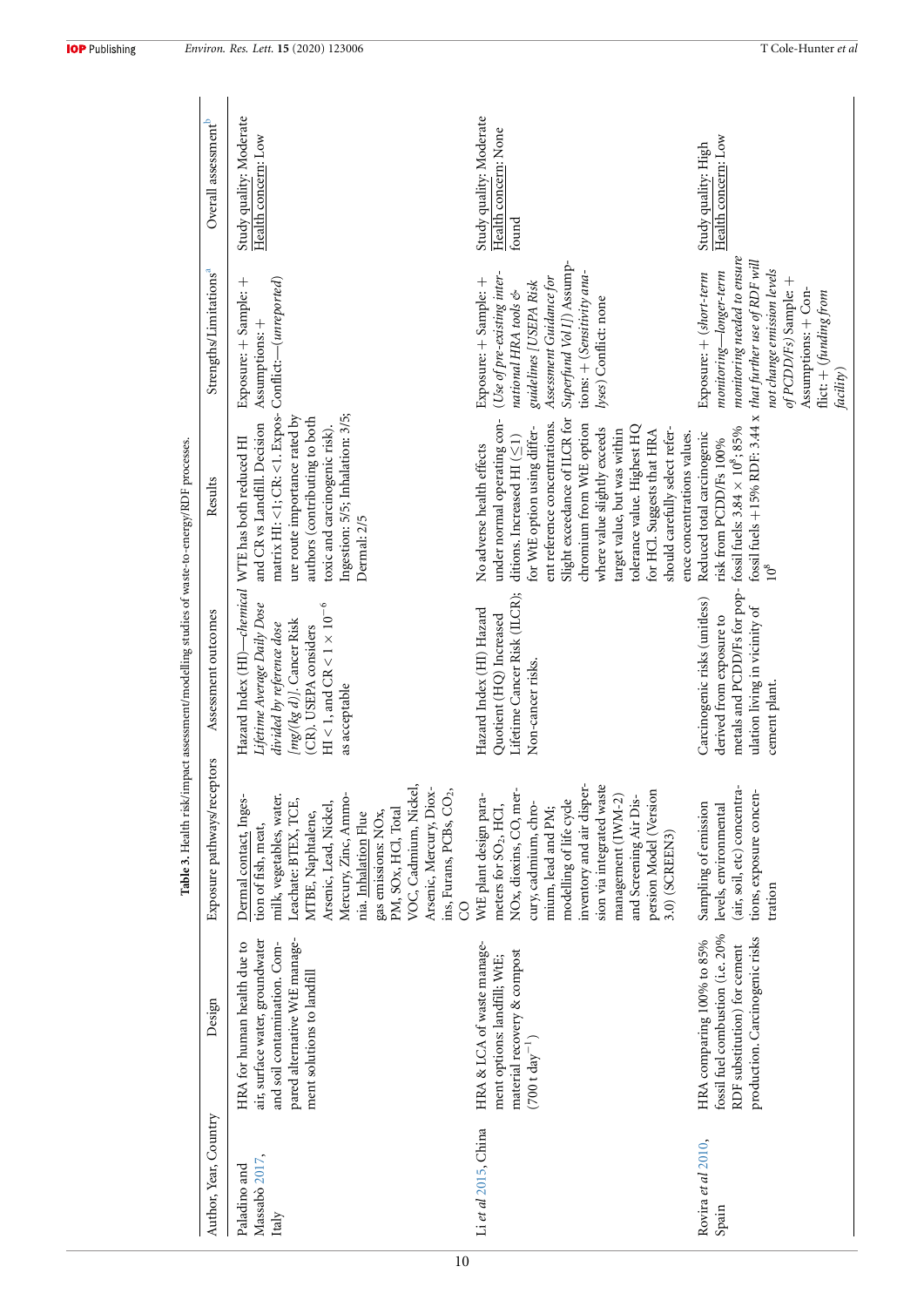|                                                        |                                                                                                                                                                                                                                                                                          |                                                                                                                                                                                                                                                     | Table 3. Health risk/impact assessment/modelling studies of waste-to-energy/RDF processes.                                                                                                                            |                                                                                                                                                                                                                                                                                                                                                                                                                |                                                                                                                         |                                                      |
|--------------------------------------------------------|------------------------------------------------------------------------------------------------------------------------------------------------------------------------------------------------------------------------------------------------------------------------------------------|-----------------------------------------------------------------------------------------------------------------------------------------------------------------------------------------------------------------------------------------------------|-----------------------------------------------------------------------------------------------------------------------------------------------------------------------------------------------------------------------|----------------------------------------------------------------------------------------------------------------------------------------------------------------------------------------------------------------------------------------------------------------------------------------------------------------------------------------------------------------------------------------------------------------|-------------------------------------------------------------------------------------------------------------------------|------------------------------------------------------|
| Author, Year, Country                                  | Design                                                                                                                                                                                                                                                                                   | Exposure pathways/receptors                                                                                                                                                                                                                         | Assessment outcomes                                                                                                                                                                                                   | Results                                                                                                                                                                                                                                                                                                                                                                                                        | Strengths/Limitations <sup>a</sup>                                                                                      | Overall assessment <sup>b</sup>                      |
| Ollson and Whit-<br>field Aslund et al<br>2014, Canada | HCl) and Chlorinated Polycyclic and PM emissions, ingestion<br>Criteria Air Contaminants (e.g.<br>around WtE facility. Chemicals<br>of potential concern (COPCs).<br>biota contamination in area<br>HRA for air, soil, water and<br>Aromatics (dioxins, furans)                          | and/or dust, food chain expos-<br>trations. Inhalation of vapours<br>COPCs. Dispersion modelled<br>ground-level COPC concen-<br>and dermal exposure to soil<br>$\left(CALPUFF\right)$ prediction of<br>Stack testing results for<br>ures            | Concentration Ratio Hazard<br>Cancer Risk (LCR) Non-<br>Quotient (HQ) Lifetime<br>cancer health                                                                                                                       | of $\sim$ 10 km). Varied HQ. Var-<br>surrounding facility (radius<br>located in area immediately<br>emissions and depositions<br>Highest concentrations of<br>ied LCR                                                                                                                                                                                                                                          | Assumptions: + Conflict:<br>Exposure: ++ Sample: +<br>none                                                              | Health concern: None<br>Study quality: High<br>found |
| Krajčovičová and<br>2007, Slovakia<br>Eschenroeder     | of rural population, formulated paper). Inhalation, soil inges-<br>villages, representing ~one-thirdsoftware (developed in this<br>tion of solid waste. 3 prototype<br>incineration to WtE combus-<br>by agricultural land use and<br>HRA comparing municipal<br>village population data | $\cdot$ con-<br>Indirect exposure: EMERAM<br>homegrown or commercial<br>sion modelled (CALPUFF)<br>tion, breastmilk ingestion,<br>Direct exposure: Disper-<br>food consumption, water<br>sumption                                                   | mental Lifetime Cancer Risk<br>Hazard Index (HI); Incre-<br>$(\mathrm{ILCR})$ [cases per million<br>population]                                                                                                       | incineration HIs Incinera-<br><1/million ILCRs Inciner-<br>WtE has reduced ILCR vs<br>ation: <400/million WtE:<br>tion: <1/million WtE:<br><1/million                                                                                                                                                                                                                                                          | Conflict:--(unreported)<br>Exposure: ++ Sample:<br>$++$ Assumptions: $+$                                                | Study quality: Moderate<br>Health concern: Low       |
| Roberts and Chen<br>2006, UK                           | Hazardous Waste Combustion<br>Facilities and UK coefficients                                                                                                                                                                                                                             | HRA using US EPA HHRAP for Dispersion (ADMS3) modelled<br>of life)<br>of 25398 within 5.5 km of the<br>measured through interviews<br>over 25 years in a population<br>stack emissions $(SO2, PM2.5)$<br>stack. Concerns (quality<br>and discussion | ety, employment, noise, occu- 0.02 Additional deaths: 0.48<br>pational risks, road accidents,<br>deaths. Quality of life (anxi-<br>and reduced use of landfill)<br>Additional cancers/~25 k<br>population. Additional | Negligible additional cancers Exposure: ++ Sample: ++Study quality: High<br>and deaths due to WtE facility Assumptions: + (Authors<br>emissions Additional cancers: noted methods and assump<br>$(SO2: 0.46, PM2.5: 0.02)$ . Neg- purposes of illustration but<br>ture death due to exposure to projections) Conflict: +<br>ligible overall risk of prema-<br>emissions: 1 in 4 million per<br>population year | facility-related board/com-<br>(previous employment by<br>tions used are useful for<br>are not epidemiological<br>pany) | Health concern: Low                                  |
| Mindell 2005, UK                                       | modelling approach for linking<br>air pollution-environmental<br>Development of computer<br>effects to health impacts.<br>$\bar{M} = 35000000$                                                                                                                                           | Dispersion modelled concentra- Deaths. Respiratory disease<br>tions of air pollution (e.g. PM10) hospital admissions. Events<br>via GIS                                                                                                             | (vs background)                                                                                                                                                                                                       | sions/year Long-term 1.8-7.8 facility)<br>0.03 deaths/year 0.04 admis-<br>Negligible additional admis-<br>ground events Short-term<br>sions and deaths vs back-<br>deaths/30-years                                                                                                                                                                                                                             | ++ Assumptions: + Con-<br>flict: + (funding by com-<br>Exposure: ++ Sample:<br>pany proposing to build                  | Health concern: Low<br>Study quality: High           |
|                                                        | <sup>a</sup> Exposure assessment; Study sample size; Appropriate assumptions; Conflict of interest star<br>bLow, moderate or high potential for concern based on quality and outcomes of study                                                                                           | tement                                                                                                                                                                                                                                              |                                                                                                                                                                                                                       |                                                                                                                                                                                                                                                                                                                                                                                                                |                                                                                                                         |                                                      |

11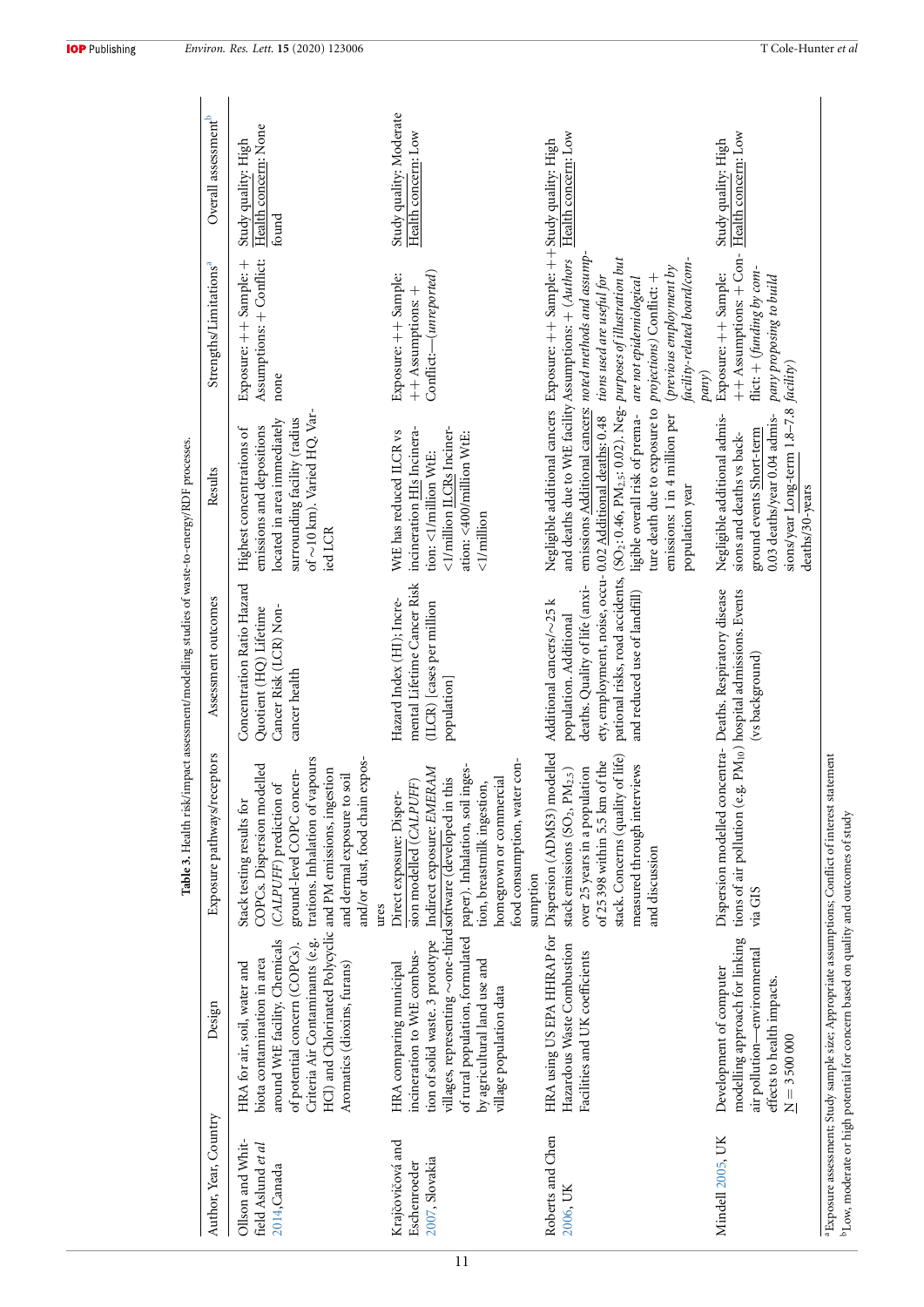analyses are crucial for better understanding operational limitations of WtE facilities and to avoid abnormal operations or malfunction events.

Together, we conclude that the HRA results show that under normal operating conditions there is little to no evidence of an increased risk of cancer or non-cancer effects in humans, as WtE facilities are capable of lower emissions (except for a predicted potential higher emission of chromium) than existing waste management practices of landfill and traditional incineration. However, close attention is required to ensure operational limits are not exceeded, as such conditions are estimated to be associated with increased risk of dioxin exposure (one HRA) and potentially hydrogen chloride gas exposure (one HRA). This highlights the need for appropriate sensitivity analyses to be conducted during the HRA process, along with careful selection of reference health criteria and consideration of the fuel used for combustion. See table [3](#page-10-0) for further details of included *health risk/impact assessment studies*.

#### **3.6. Life-cycle analyses**

A total examination of the environmental, social, and economic impact associated with all stages of a product's life, from raw material extraction to final product disposal (e.g. landfill or WtE), is termed a life-cycle analysis/assessment (LCA) (Muralikrishna and Manickam [2017\)](#page-17-26). An LCA is distinct from a HRA in that an LCA considers the full life-cycle of a product, from production to disposal, while a HRA typically only considers one stage of the lifecycle while focusing on a health impact. For example, an LCA for WtE will consider the impacts of not only the resulting toxic contaminants in ash and air emissions, but also emissions which have a greenhouse gas impact such as carbon dioxide, as well as the impact of the fuel used for the WtE facility. Besides health impacts, LCAs can determine equitability of a product's environmental impact, and can determine if overall impact (both to health and the environment) of one waste management process is more favourable than another. For example, one may ask if exposure to atmospheric emissions from WtE is less harmful to health than from unsorted (mass) waste incineration or landfill leachate, also taking into account health impacts of climate change due to greenhouse gas emissions from each technology—however, none of the studies considered climate change in relation to health outcomes. Future LCA studies of new energy technologies could be important in estimating direct and immediate health impacts (due to a change in pollutant emissions) balanced with estimating the potential for indirect and delayed health impacts due to increased greenhouse gas emissions from climate change.

Nevertheless, our review reports the results of five LCAs. As with the HRAs reported above, two of the

LCAs predict lower pollutant emissions from combustion of RDF (sorted for WtE), compared to incineration of unsorted MSW (still producing electricity). A Canadian LCA for a WtE facility estimated lower cancer and non-cancer health risk per unit of electricity generated with RDF than for unsorted MSW incineration (Karunathilake *et al* [2016\)](#page-17-17). Similarly, a lower health risk was attributable to the sorting and use of relatively high calorie, low toxicity waste for RDF (e.g. wood, paper, plastics, textiles, and rubbers; sorted, treated, shredded, and combusted to produce approximately 4 MWh of energy per tonne) (Reza *et al* [2013](#page-18-17)) compared to the use of coal. Although Reza *et al* estimated lower heavy metal emissions for RDF used in WtE facilities, an exception was an estimated increase in lead emissions. This LCA was conducted with a focus of comparing environmental benefits of the two feedstocks for use in cement kilns.

Two of the LCAs estimated greater impacts from WtE processes compared with other waste management processes. Scipioni *et al* [\(2009](#page-18-18)) predicted lower emissions of respiratory related pollutants but greater potential for exposure to carcinogens, climate change pollutants (mainly  $CO<sub>2</sub>$ ) and radiation, when comparing dry and wet fly gas scrubbing, with and without WtE processing. Tan and Khoo's([2006\)](#page-18-19) LCA analysis comparing landfill, WtE incineration, and recycling and composting stated that 'energy gained from incineration of waste materials is outweighed by the air pollution generated' and estimated that recycling and composting would result in the least ecosystem impact. The authors acknowledged the generally 'wetter' conditions of their MSW (in Singapore) which they suggested might be more suitable for composting. Although the article mentioned modelling of disability adjusted life years (DALYs; as a health measure) we could not see where these results were calculated or presented. In addition, the assumptions used in this LCA were not explicitly mentioned, so it is difficult to determine how a change in model inputs might influence these findings.

In Passarini et al's([2014\)](#page-18-20) LCA which compared various upgrades of an incinerator to enable functioning as a WtE plant, they estimated that concentrations of heavy metals in the fly and bottom ash were the main contributor to carcinogen endpoints and these remained constant over time. However, they estimated decreases in carcinogens and particulate matter in airborne emissions during operation as a WtE facility. The LCA concluded that human health improvements were expected with WtE operations due to both the lowered emissions and the predicted improvements associated with greenhouse gas mitigation.

Most of the LCAs reviewed used accepted international methods for LCA, such as ISO standards along with the use of specialist software such as SimaPro and impact assessment methods such as Ecoindicator99. As with the HRA studies, some of the LCA studies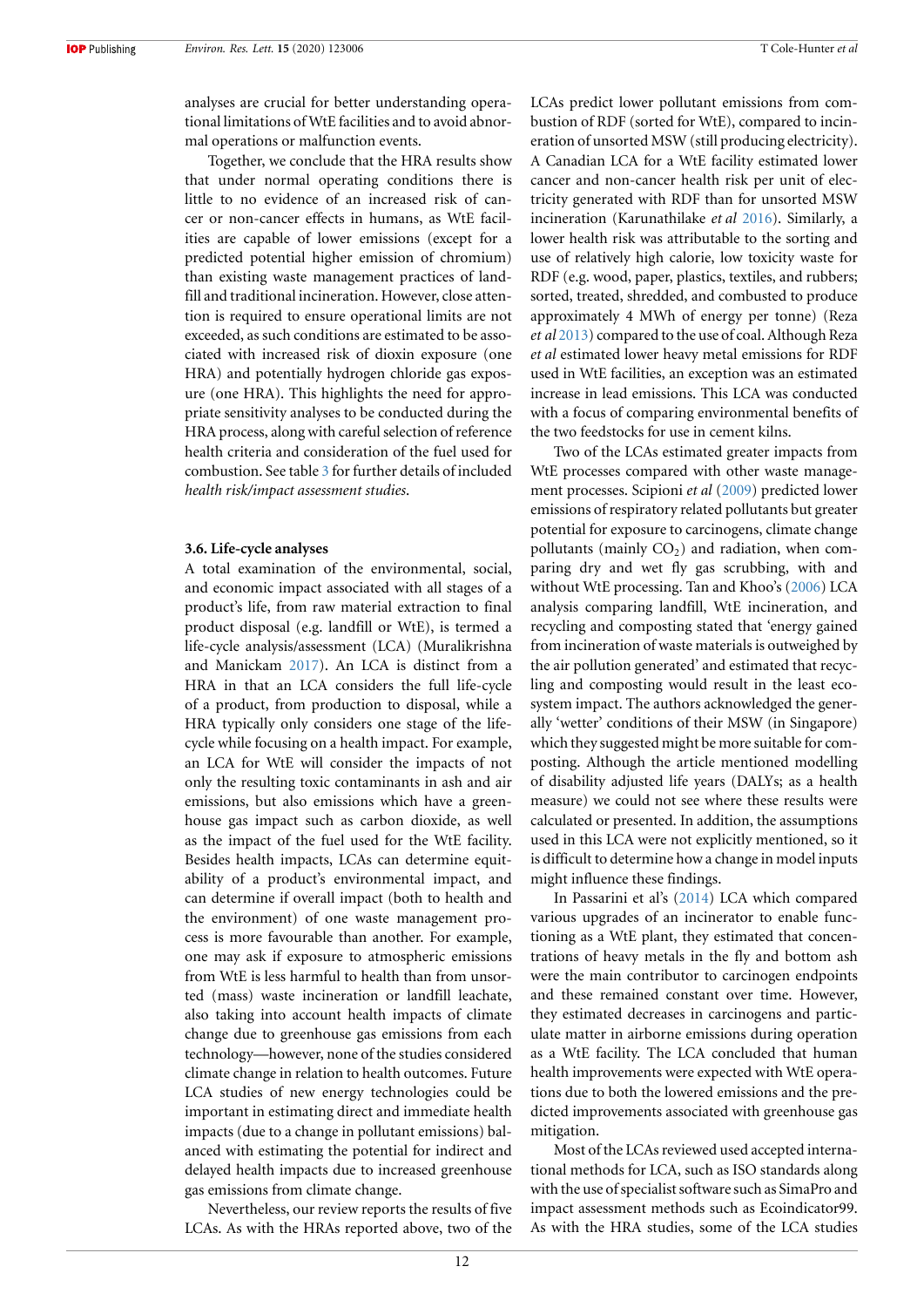highlighted the variability in calculated health risks to be dependent on the reference criteria and dose and other model inputs, thus indicating the necessity for sensitivity analyses to be conducted.

In general, we conclude that the predictions from the majority of LCA studies indicate that emissions from, and therefore health risks associated with, WtE plants are lower than for landfill and traditional incineration. However, an increased potential for health risk is highlighted for lead (Reza *et al*, [2013](#page-18-17)) and other heavy metals in the bottom and fly ash (Passarini*et al*, [2014](#page-18-20)) that may be emitted in later stages of the life cycle (following combustion of RDF for WtE). See table [4](#page-14-0) for further details of included *life-cycle analyses*.

#### **3.7. Implications**

Our review indicates that there is a dearth of studies on the potential health impacts of WtE-related emissions, even in countries where WtE facilities have been in operation for some years (such as Sweden); however, some practical implications can be drawn from the limited research done. This has implications for the emerging WtE sector.

As a consequence of the lack of health studies related to WtE facilities, inference is often drawn from exposure studies to health-related emissions common to combustion of MSW. These studies might provide some indication of potential impacts from WtE process emissions, albeit newer technologies and tighter restrictions of feedstock appear to be implemented in WtE facilities. An example of this is exposure to dioxin emissions from older MSW incinerators, where past epidemiological studies have reported weak to moderate associations between dioxin emissions and an increased incidence of cancers including non-Hodgkin's lymphoma (Viel *et al* [2008\)](#page-18-21) and sarcoma (Zambon *et al* [2007](#page-18-22)) among nearby residents and incinerator workers. These studies were conducted prior to the lowering of incinerator emission volumes through introduction of stricter regulations, and so the findings cannot be directly extrapolated to current WtE technologies. Furthermore, it should be acknowledged that due to the varying waste streams in different geographic regions and for different facilities, research evidence from one country may not accurately or wholly inform policy or practice in other countries/regions. Older studies have also tended to study the incineration of unsorted MSW.

The extent to which the existing evidence base reviewed here can support a causal association between exposures to airborne emissions from WtE facilities and adverse health impacts, is very limited. While the evidence base, as a whole, is weak and there is little evidence of effects under normal operating conditions of WtE plants, the review has highlighted some potential areas for further study. There is clearly a place for more studies of the potential for health impact from WtE facilities, using the various study types included in this review: epidemiological studies; HRAs; LCAs; and, environmental monitoring. However, given the cost of completing well designed and adequately powered epidemiological studies, and the difficulty in ensuring sufficient sample size or a non-exposed control group, it is likely that other methods such as health risk assessment, along with exposure modelling, with or without LCAs, will prove to be useful in assessing new WtE facilities.

Notwithstanding the above, there is a need for well-designed epidemiological studies of exposure to WtE emissions. Such studies could provide empirical data for subsequent HRAs and LCAs, but need to address issues of exposure misclassification potential which has occurred in the past (Forastiere *et al* [2011](#page-17-27)) such as using distance based measures as an exposure proxy. The collection of environmental monitoring data of environmental media, e.g. air and soil, in the vicinity of WtE facilities, along with emissions monitoring, would also facilitate validation of the exposure models used in epidemiological and HRA studies.

There is an argument to be made for more standardised exposure assessment methods and standardised measurement units, reference criteria and models, in studying the health impacts of WtE emissions, especially for more harmful components such as dioxins, given the variety of methods presented in the LCAs and HRAs reviewed for this paper. Further, we agree with previous researchers that modelling studies, such as HRAs and LCAs, should explicitly outline model input assumptions and associated uncertainties given their influence on model outcomes (Scipioni *et al* [2009](#page-18-18)).

Some of the studies included in this review have highlighted the need for special consideration of the feedstock used for RDF and WtE facilities, given that it is one of the critical issues affecting contaminant emissions, over and above the treatment technology used. For instance, the World Energy Council [\(2016\)](#page-18-0) stated that dioxin (and other toxins such as furan) emissions from RDF can be reduced by nearly 100% with the implementation of regulatory emission-control strategies within the WtE sector, such as controlling the nature of the feedstock. This can result in emission volumes which are lower, per equivalent energy unit, than for coal or gas-powered power plants (World Energy Council [2016\)](#page-18-0). Regulating the pre-sorting of waste for WtE processes can help to maximise complete combustion and minimise carcinogenic emissions (Reza *et al* [2013,](#page-18-17) Karunathilake *et al* [2016\)](#page-17-17). Others state that food waste, for example, should be removed from the RDF stream as it yields little exportable energy in WtE processes (Diggelman and Ham [2003\)](#page-17-28). Some researchers state that the higher calorific value of RDF results in more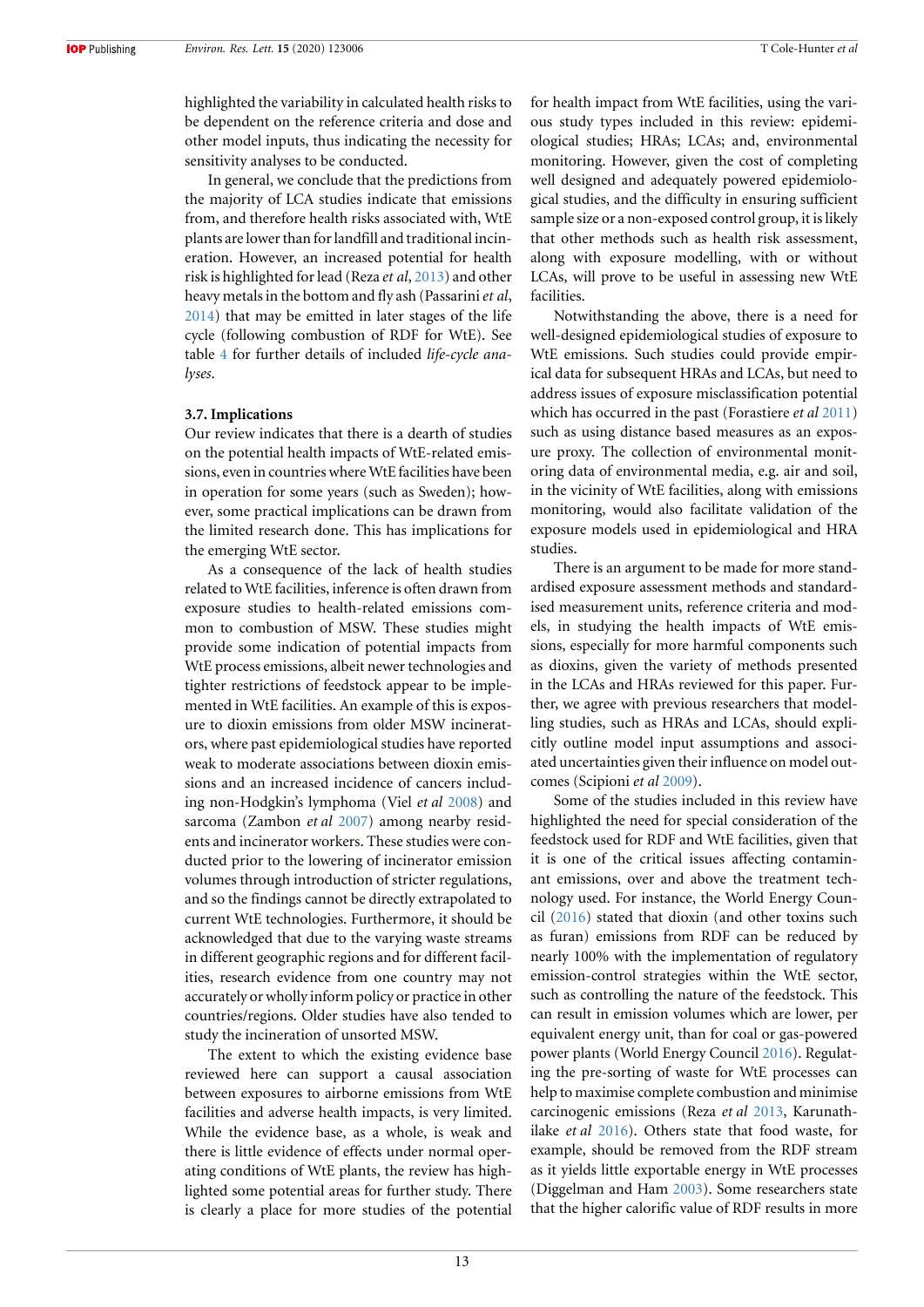|                                    |                                                                                                                                                                                                                                                                                                                   |                                                                                                                                                                                                                                                                                                 | Table 4. Life cycle analyses of waste-to-energy/RDF processes.                                                                                                                                                                                                                                                                                                                                 |                                                                                                                                                                                                                                                                                                                                                                            |                                                                                                                                                                                                                                                                                                                                                                                                                          |                                                                                                                          |
|------------------------------------|-------------------------------------------------------------------------------------------------------------------------------------------------------------------------------------------------------------------------------------------------------------------------------------------------------------------|-------------------------------------------------------------------------------------------------------------------------------------------------------------------------------------------------------------------------------------------------------------------------------------------------|------------------------------------------------------------------------------------------------------------------------------------------------------------------------------------------------------------------------------------------------------------------------------------------------------------------------------------------------------------------------------------------------|----------------------------------------------------------------------------------------------------------------------------------------------------------------------------------------------------------------------------------------------------------------------------------------------------------------------------------------------------------------------------|--------------------------------------------------------------------------------------------------------------------------------------------------------------------------------------------------------------------------------------------------------------------------------------------------------------------------------------------------------------------------------------------------------------------------|--------------------------------------------------------------------------------------------------------------------------|
| Author, Year,<br>Country           | Methods (considerations)                                                                                                                                                                                                                                                                                          | Environmental outcome/s                                                                                                                                                                                                                                                                         | Health outcome/s                                                                                                                                                                                                                                                                                                                                                                               | Results                                                                                                                                                                                                                                                                                                                                                                    | Strengths/Limitations <sup>a</sup>                                                                                                                                                                                                                                                                                                                                                                                       | Overall quality assessment <sup>b</sup>                                                                                  |
| Karunathilake et al<br>2016 Canada | LCA and HRA LCA based<br>on 1 tonne MSW or RDF<br>boundaries: MSW collec-<br>Endpoint impact assess-<br>feedstock; used ReCiPe<br>ment method (System<br>tion to treatment)                                                                                                                                       | Health impacts estimated<br>per 1 GWh annual energy<br>RDF incineration techno-<br>SimaPro software used.<br>generation for MSW &<br>logies                                                                                                                                                     | evidence values from IARC<br>Average daily dose (ADD);<br>Exposure pathways limited<br>database used for potency<br>factors; toxicity data from<br>Incremental Cancer Risk<br>to inhalation. Weight of<br>cancer risk. IRIS USEPA<br>Hazard Quotient (HQ);<br>& USEPA for screening<br>(Rc); Non-cancer risks.<br>CalEPA                                                                       | $(5.94 \times 10^{-10} \text{ vs } 1.65^{-9}).$<br>$(3.09\times10^{-5})$ for 1 GWh<br>HQ and Rc significantly<br>WtE versus incineration<br>$HQ < 1$ for incineration<br>Aggregated non-cancer<br>lower for using RDF in<br>$(4.52\times10^{-4})$ & WtE<br>annual energy supply                                                                                            | national published reference<br>values of IARC, USEPA, etc)<br>assumptions based on inter-<br>not address risk from expos-<br>ure to $GHG$ ) Outcome: $+$<br>tion route of exposure; did<br>75 yrs.; limited to inhala-<br>established sources; input<br>lated) Assumptions: ++<br>Conflict: — (unreported)<br>(non-cancer risks articu-<br>Exposure: + (Lifelong,<br>(values fully referenced<br>and justified and from | Study quality: Moderate (Con-<br>tion of full-paper forthcoming)<br>ference paper with no indica-<br>Health concern: Low |
| Passarini et al 2014<br>Italy      | of 6 scenarios to reflect the<br>various upgrades. Adopted<br>LCA comparing impact of<br>upgrades from an inciner-<br>facility (1996-2011) (cur-<br>boundaries.: MSW arrival<br>rently 150 000 t $yr^{-1}$ ; use<br>ator (mid-1970s) to WtE<br>1ton MSW as functional<br>unit. Output/to (System<br>to treatment) | resources. Used Ecoindic-<br>health, ecosystem quality,<br>ator99 impact assessment<br>tion/eutrophication, eco-<br>fuels. Endpoints: human<br>toxicity, minerals, fossil<br>mate change, acidifica-<br>Midpoints: respiratory<br>inorganics & organ-<br>ics, ozone layer, cli-<br>method 2.09. | inorganics & organics. Eco-<br>main error sources: repres-<br>elling scenarios. Used Ped-<br>monitoring data for mod-<br>ence of data; of temporal,<br>entativeness & independ-<br>geographical & technical<br>Carcinogens, respiratory<br>invent database updated<br>test uncertainties for six<br>with existing emissions<br>igree Quality Matrix to<br>Human health impact:<br>corrections. | mate change improvements<br>heavy metal (main carcino-<br>genic) concentrations in fly<br>environmental impact with<br>health indicator due to cli-<br>with facility upgrade (pro-<br>modelled energy recovery<br>& bottom ash. Decreased<br>emissions. No change in<br>Improvement in human<br>WtE plant). Decrease in<br>duction of energy from<br>carcinogens and PM in | Assumptions: - (sensitivity<br>ults not reported) Conflict:<br>Monte Carlo analyses; res-<br>14944 [2006] framework)<br>monitoring data updated<br>guidelines & ISO 14 040-<br>analysis conducted using<br>Outcome: + (Used LCA<br>Exposure: + (emissions<br>standardised model)<br>$-(unreported)$                                                                                                                      | Health concern: Low<br>Study quality: Low                                                                                |

<span id="page-14-0"></span>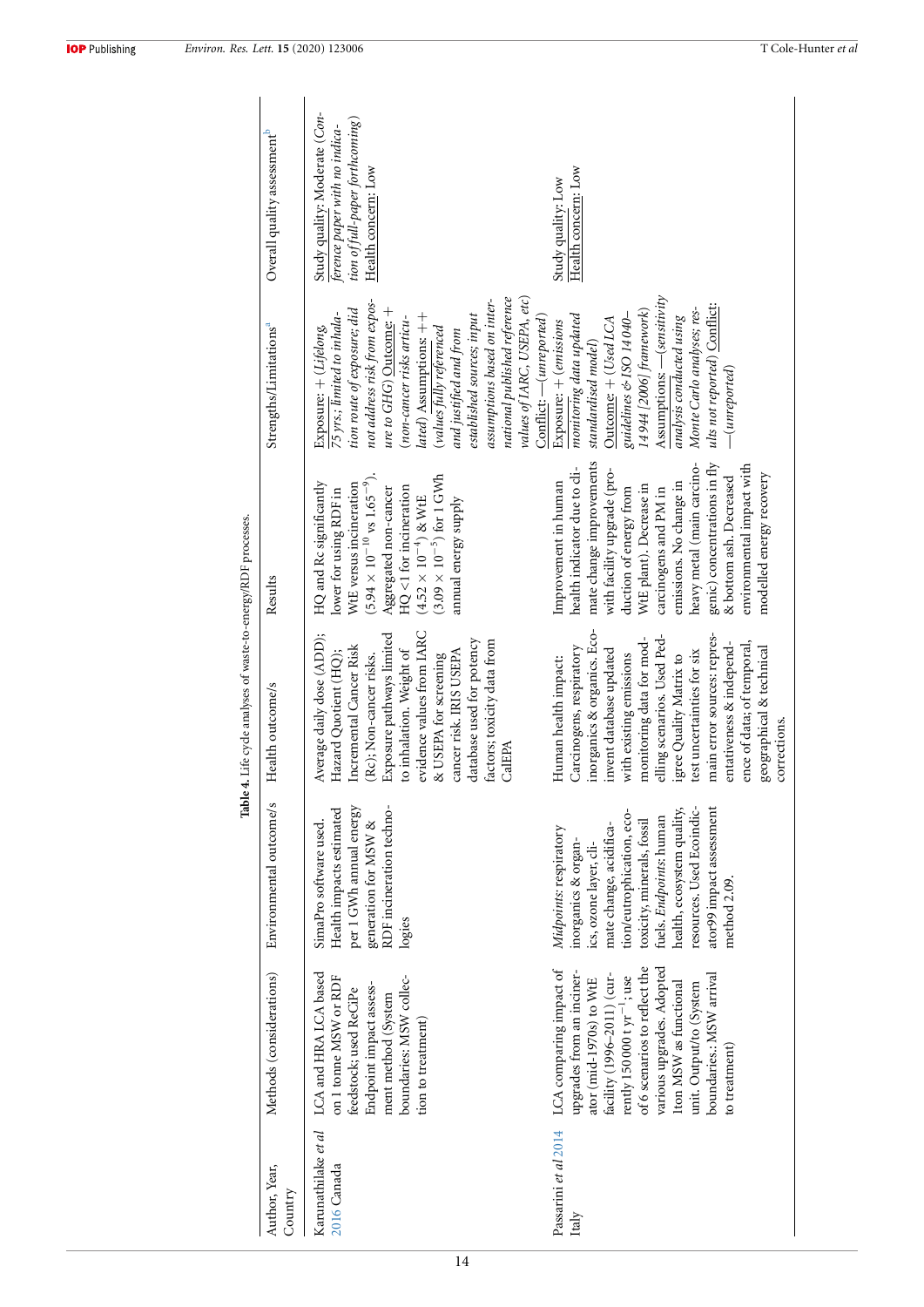|                                |                                                                                                                                                                                                                                                    |                                                                                                                                                                                        | Table 4. Continued                                                                                                                                                   |                                                                                                                                                                                                                                                                                                                                                                                           |                                                                                                                                                                                                                                                                                                                                                                  |                                                     |  |
|--------------------------------|----------------------------------------------------------------------------------------------------------------------------------------------------------------------------------------------------------------------------------------------------|----------------------------------------------------------------------------------------------------------------------------------------------------------------------------------------|----------------------------------------------------------------------------------------------------------------------------------------------------------------------|-------------------------------------------------------------------------------------------------------------------------------------------------------------------------------------------------------------------------------------------------------------------------------------------------------------------------------------------------------------------------------------------|------------------------------------------------------------------------------------------------------------------------------------------------------------------------------------------------------------------------------------------------------------------------------------------------------------------------------------------------------------------|-----------------------------------------------------|--|
| Author, Year,<br>Country       | Methods (considerations)                                                                                                                                                                                                                           | Environmental outcome/s                                                                                                                                                                | Health outcome/s                                                                                                                                                     | Results                                                                                                                                                                                                                                                                                                                                                                                   | Strengths/Limitations <sup>a</sup>                                                                                                                                                                                                                                                                                                                               | Overall quality assessment <sup>b</sup>             |  |
| Reza et al 2013<br>Canada      | LCA to determine potential<br>software. Cost-benefit ana-<br>estimated using GaBi LCA<br>environmental benefits &<br>tion & use in cement kiln<br>req high temp incinera-<br>impacts of RDF produc-<br>tion). Emission impacts<br>lysis conducted. | tial (GWP: CO <sub>2</sub> eq./t: CO <sub>2</sub><br>$RDF = 647 - 792$ kg coal<br>Global warming poten-<br>duction & use of 1ton<br>Functional unit: pro-<br>fossil, $CH_4$ , $N_2O$ ) | Human toxicity (kg As-eq):<br>benzo(a)pyrene, dioxin/-<br>furan.) Other toxic emis-<br>(CRP: As, Cd, Cr-Vl, Ni,<br>carcinogen risk potential<br>sions: e.g., Hg, Pb. | (mg As-eq) for RDF versus<br>Reduced CRP by 3-4 fold<br>emissions. Reduced (30%<br>decrease in) PCDD (mcg)<br>Pb, where RDF increases<br>sions of As-eq $(\sim 63 \text{ mg})$<br>for RDF versus coal use<br>Reduced concentration<br>coal use Reduced emis-<br>of heavy metals except                                                                                                    | whether sensitivity analysis<br>14944 [2006] framework)<br>guidelines & ISO 14 040-<br>Assumptions:--(unclear<br>Outcome: + (Used LCA<br>Exposure: + (standard-<br>data from other plants,<br>ware provided data or<br>ised model; used soft-<br>real monitoring data)<br>not supplemented by<br>conducted) Conflict:-                                           | Study quality: Low-Moderate<br>Health concern: Low  |  |
| Scipioni et al 2009<br>Italy   | without WtE 1 tonne MSW<br>flue gas cleaning) with and<br>incineration (dry and wet<br>LCA to analyse 3 systems:<br>inputs                                                                                                                         | impact assessment SimaPro<br>Ecoindicator99 chosen for<br>7.1 Software (uses 6 differ-<br>ent databases incl. Ecoin-<br>vent)                                                          | DALYs (due to carcinogens,<br>inorganics, climate change,<br>radiation, ozone layer)<br>respiratory organics &                                                       | 05) For incineration alone,<br>ing, lower resp pollutants<br>change impacts and radi-<br>change effects assoc with<br>CO <sub>2</sub> ); for WtE function-<br>but greater potential exp<br>stack emissions (mainly<br>$(2.37 \times 10^{-05}$ vs 2.44E-<br>to carcinogens, climate<br>greatest human health<br>impact due to climate<br>Reduced DALYs with<br>dry versus wet MSW<br>ation | vent database; used Pedigree<br>using Monte Carlo analyses)<br>Quality Matrix and Monte<br>Outcome: + (used Ecoin-<br>14 044 [2006] framework)<br>Exposure: + (used stand-<br>lysis to test uncertainties)<br>Assumptions: + (sensit-<br>Conflict:-(unreported)<br>Carlo quantitative ana-<br>ivity analysis conducted<br>ard model (ISO 14 040-<br>(unreported) | Study quality: Low-Moderate<br>Health concern: Low  |  |
| 2006 Singapore<br>Tan and Khoo | LCA comparison of land-<br>aries: MSW generation to<br>fill, incineration, incl. for<br>WtE, & recycling & com-<br>posting (System bound-<br>treatment)                                                                                            | tions (human health, eco-<br>three main damage func-<br>system quality or ecotox-<br>SimaPro software used:<br>icity, resources). HAPs<br>avoided                                      | paper did not present this<br>DALYs (avoided), but<br>data or calculations                                                                                           | eration of waste materials is<br>"Energy gained from incin-<br>ling & composting resulted<br>outweighed by the air pol-<br>lution generated". Recyc-<br>in least impact.                                                                                                                                                                                                                  | Exposure:- (not stated for<br>human health) Outcome:<br>Assumptions:—(not well<br>outcomes DALYs, but did<br>not present clear data on<br>(paper referred to health<br>DALYs or health risk)<br>articulated) Conflict:<br>(unreported)                                                                                                                           | Health concern: Undetermined<br>Study quality: Weak |  |

 $^{\rm a}$  Exposure assessment; Study sample size; Appropriate assumptions; Conflict of interest statement  $^{\rm b}$  Low, moderate or high potential for concern based on quality and outcomes of study aExposure assessment; Study sample size; Appropriate assumptions; Conflict of interest statement bLow, moderate or high potential for concern based on quality and outcomes of study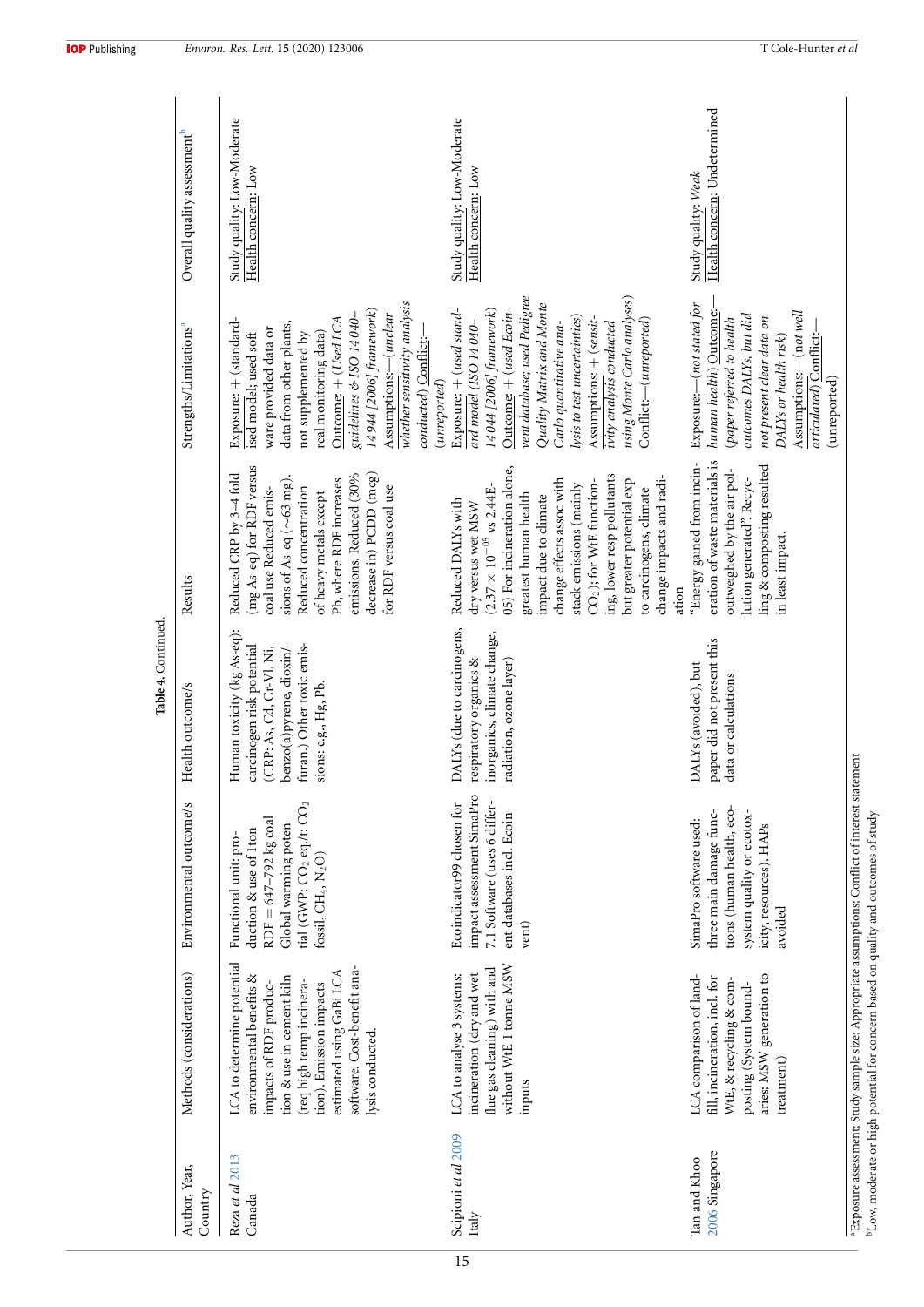complete (higher temperature) combustion, resulting in less emissions of other potentially toxic pollutants such as volatile organic compounds (Friege and Fendel [2011](#page-17-29)).

Although not strictly airborne emissions, there is a need for increased scrutiny of the use/disposal of bottom and fly ash given at least two studies estimated increased concentrations of chromium and dioxin in bottom/fly ash. Others have advocated that WtE residuals should be re-purposed (isolated) as construction 'filler' rather than go to landfill (Tan and Khoo [2006,](#page-18-19) Passarini *et al* [2014](#page-18-20), Malakahmad *et al* [2017](#page-17-30)). While toxins such as dioxins and furans found in breast milk, or heavy metals found in urine, are not themselves measured health impacts, they could cause health impacts with accumulation over time. The WHO recognises that, due to the omnipresence of dioxins, the whole population has background exposure which is not expected to affect human health (such as the levels found in our included studies); however, as these toxins have a high toxicity, efforts need to be taken to reduce additional exposure such as from waste incineration (WHO [2020\)](#page-18-23). As such, we can best prevent or reduce this exposure by continuing to measure directly at the source.

More broadly, LCAs including health impacts of MSW stream management should not only consider direct pollutant emissions, but also the potential effects of repurposing waste such as reducing and recycling, and the impact on greenhouse gas production and transport emissions (Giusti [2009](#page-17-10)). A fair and full LCA may show that the most benefit from RDF/WtE processes may come from fuel substitution for industrial processes such as cement manufacturing (Reza *et al* [2013](#page-18-17), Richards and Agranovski [2017\)](#page-18-11), within which combustion ash could be isolated to further reduce the environmental impact from landfill. While WtE may have a larger carbon footprint  $(CO<sub>2</sub>)$ emissions) compared with recycling of materials (e.g. plastic) (Tan and Khoo [2006](#page-18-19)), it generally emits lower concentrations of greenhouse gases  $(CO<sub>2</sub>)$ , methane) than landfill (Giusti [2009,](#page-17-10) Clean Energy Finance Corporation [2015](#page-17-2), Malakahmad *et al* [2017](#page-17-30), Beyene *et al* [2018](#page-17-0), Murray [2018](#page-17-31), Orru *et al* [2019](#page-18-24)). Furthermore, WtE technology (e.g. dry treatment of flue gas) has the ability to offset traditional (fossil fuel) combustion for electricity generation and thereby potentially reduce total emissions of greenhouse gases or criteria air pollutants (Scipioni *et al* [2009](#page-18-18)). These are all important considerations from a broader public health perspective.

LCA methodology appears to be well suited to provide useful information for the planning and design stage of waste management facilities, as they allow identification of alternative processes and treatment requirements, and so can enable decisions on long term infrastructure investments which benefit health not only locally, and more broadly. We recommend that in regions where WtE has not yet been fully adopted, that LCA incorporating HRA, should be undertaken using local data inputs and with local conditions in mind.

As many regions of the world are needing to manage unprecedented volumes of waste, and at the same time are also experiencing slow implementation of cleaner/safer technologies, the risks related to waste management are likely to remain a challenge for years to come. Using RDF for WtE may address a gap in the circular economy for recovering energy from waste, and while seen as a renewable resource (Natural Resources Canada [2015](#page-18-25)), decision-makers should appropriately assess applications for new WtE facilities, taking a precautionary but not inhibitory approach, in light of the lack of rigorous health evidence.

#### **3.8. Conclusion**

We have found a dearth of well-conducted epidemiological studies investigating the health risks of exposure from WtE processes. The limited evidence from the two epidemiological studies, along with HRAs, LCAs and emissions monitoring studies suggests that the risks to human health from emissions of appropriately designed, properly managed (including feedstock), state-of-the-art WtE incineration plants are relatively lower compared to prevailing alternative waste management practices, including incineration of unsorted waste (without energy recovery) and land fill. Importantly, the waste management hierarchy recommends an emphasis on the reduction of material going to waste before it is re-purposed or recycled, as it is clear that the input waste stream can substantially influence pollutant emissions.

While WtE practice might be a reasonable option for mitigating waste management and energy security issues, its implementation requires proper design, operation, and emissions management (monitoring) and control, as well as ongoing environmental and health monitoring and surveillance to maximise both economic and environmental benefits while minimising health impacts or risks. With respect to planning and design of WtE facilities, it is important that health risk assessments supported by comprehensive exposure monitoring, and robust modelling (e.g. detailed emissions modelling plus atmospheric modelling and real population data) be conducted for proposed WtE facilities to ensure that protective measures are optimally designed and emissions criteria appropriately implemented. Furthermore, close attention to health data used and assumptions made for reference doses, exposure duration and frequency, and concentration-response functions, is needed. It is equally important for HRAs and LCAs to include sensitivity analyses to test such assumptions. Future reviews will be reliant on additional well conducted epidemiological studies or HRAs and LCAs and, exposure modelling and monitoring, to further our knowledge in this area.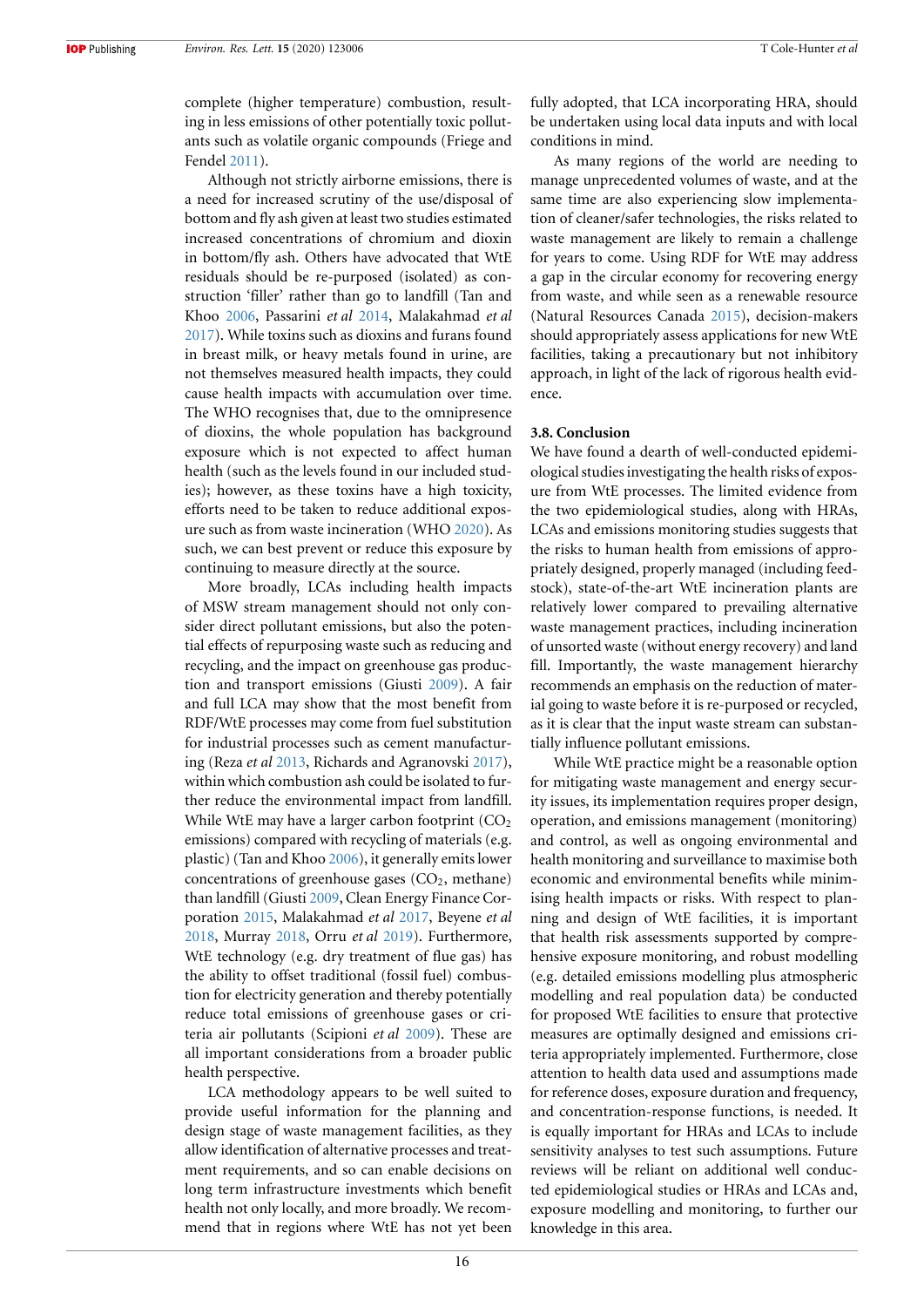## **Acknowledgments**

At the time of submission, Tom Cole-Hunter received funding in the form of a fellowship from the Centre for Air pollution, energy, and health Research (CAR), a National Health and Medical Research Council (NHMRC) Centre for Research Excellence. NHMRC did not influence the decision to publish this manuscript. We would like to acknowledge Martine Dennekamp of the Victoria Environmental Protection Authority for guidance on policy and regulatory requirements. We would also like to acknowledge the constructive comments of three anonymous journal peer reviewers.

## **Data availability statement**

No new data were created or analysed in this study.

# **ORCID iDs**

Tom Cole-Hunter  $\bullet$  [https://orcid.org/0000-0002-](https://orcid.org/0000-0002-6827-6084) [6827-6084](https://orcid.org/0000-0002-6827-6084)

Fay H Johnston  $\bullet$  [https://orcid.org/0000-0002-](https://orcid.org/0000-0002-5150-8678) [5150-8678](https://orcid.org/0000-0002-5150-8678)

# **References**

- <span id="page-17-3"></span>Albores P, Petridis K and Dey P K 2016 Analysing efficiency of waste to energy systems: using data envelopment analysis in municipal solid waste management *Procedia Environ. Sci.* **[35](https://doi.org/10.1016/j.proenv.2016.07.007)** [265–78](https://doi.org/10.1016/j.proenv.2016.07.007)
- <span id="page-17-0"></span>Beyene H D, Werkneh A A and Ambaye T G 2018 Current updates on waste to energy (WtE) technologies: a review *Ren. Energy Focus* **[24](https://doi.org/10.1016/j.ref.2017.11.001)** [1–11](https://doi.org/10.1016/j.ref.2017.11.001)
- <span id="page-17-18"></span>Buonanno G *et al* 2010 Dimensional and chemical characterization of particles at a downwind receptor site of a waste-to-energy plant *Waste Manage.* **[30](https://doi.org/10.1016/j.wasman.2009.12.025)** [1325–33](https://doi.org/10.1016/j.wasman.2009.12.025)
- <span id="page-17-19"></span>Buonanno G *et al* 2011 Chemical, dimensional and morphological ultrafine particle characterization from a waste-to-energy plant *Waste Manage.* **[31](https://doi.org/10.1016/j.wasman.2011.06.017)** [2253–62](https://doi.org/10.1016/j.wasman.2011.06.017)
- <span id="page-17-22"></span>Chen T *et al* 2014 Emissions behavior and distribution of polychlorinated dibenzo-p-dioxins and furans (PCDD/Fs) from cement kilns in China *Environ. Sci. Pollut. Res.* **[21](https://doi.org/10.1007/s11356-013-2356-8)** [4245–53](https://doi.org/10.1007/s11356-013-2356-8)
- <span id="page-17-7"></span>Cheng H and Hu Y 2010 Municipal solid waste (MSW) as a renewable source of energy: current and future practices in China *Bioresour. Technol.* **[101](https://doi.org/10.1016/j.biortech.2010.01.040)** [3816–24](https://doi.org/10.1016/j.biortech.2010.01.040)
- <span id="page-17-2"></span>Clean Energy Finance Corporation 2015 *The Australian bioenergy and energy from waste market* (available at: [www.cleanenergyfinancecorp.com.au/media/107567/the](http://www.cleanenergyfinancecorp.com.au/media/107567/the-australian-bioenergy-and-energy-from-waste-market-cefc-market-report.pdf)[australian-bioenergy-and-energy-from-waste-market-cefc](http://www.cleanenergyfinancecorp.com.au/media/107567/the-australian-bioenergy-and-energy-from-waste-market-cefc-market-report.pdf)[market-report.pdf](http://www.cleanenergyfinancecorp.com.au/media/107567/the-australian-bioenergy-and-energy-from-waste-market-cefc-market-report.pdf))
- <span id="page-17-6"></span>Clean Energy Finance Corporation 2016 *Energy from waste in Australia: a state-by-state update* (available at: [https://www.cefc.com.au/media/222701/cefc-energy-from](https://www.cefc.com.au/media/222701/cefc-energy-from-waste-market-report-november-2016.pdf)[waste-market-report-november-2016.pdf](https://www.cefc.com.au/media/222701/cefc-energy-from-waste-market-report-november-2016.pdf))
- <span id="page-17-11"></span>Cordioli M *et al* 2013 A review of exposure assessment methods in epidemiological studies on incinerators *J. Environ. Public Health* **[2013](https://doi.org/10.1155/2013/129470)** [1–12](https://doi.org/10.1155/2013/129470)
- <span id="page-17-21"></span>Dal Pozzo A *et al* 2016 Comparison of alternative flue gas dry treatment technologies in waste-to-energy processes *Waste Manage.* **[51](https://doi.org/10.1016/j.wasman.2016.02.029)** [81–90](https://doi.org/10.1016/j.wasman.2016.02.029)
- <span id="page-17-28"></span>Diggelman C and Ham R K 2003 Household food waste to wastewater or to solid waste? That is the question *Waste Manage. Res.* **[21](https://doi.org/10.1177/0734242X0302100603)** [501–14](https://doi.org/10.1177/0734242X0302100603)
- <span id="page-17-8"></span>Downes J and Dominish E 2018 *China's recycling 'ban' throws Australia into a very messy waste crisis, The Conversation* (available at: [https://theconversation.com/chinas-recycling](https://theconversation.com/chinas-recycling-ban-throws-australia-into-a-very-messy-waste-crisis-95522)[ban-throws-australia-into-a-very-messy-waste-crisis-95522\)](https://theconversation.com/chinas-recycling-ban-throws-australia-into-a-very-messy-waste-crisis-95522) (Accessed: 28 January 2019)
- <span id="page-17-27"></span>Forastiere F *et al* 2011 Health impact assessment of waste management facilities in three European countries *Environ. Health* **[10](https://doi.org/10.1186/1476-069X-10-53)** [53](https://doi.org/10.1186/1476-069X-10-53)
- <span id="page-17-4"></span>Fred´en J 2018 *Towards zero waste, Swedish Institute* (available at: <https://sweden.se/nature/the-swedish-recycling-revolution/>) (Accessed: 1 November 2018)
- <span id="page-17-29"></span>Friege H and Fendel A 2011 Competition of different methods for recovering energy from waste *Waste Manage. Res.* **[29](https://doi.org/10.1177/0734242X11413955)** [30–38](https://doi.org/10.1177/0734242X11413955)
- <span id="page-17-10"></span>Giusti L 2009 A review of waste management practices and their impact on human health *Waste Manage.* **[29](https://doi.org/10.1016/j.wasman.2009.03.028)** [2227–39](https://doi.org/10.1016/j.wasman.2009.03.028)

<span id="page-17-14"></span>Gulis G 2017 *Health impact assessment (HIA) and health in environmental assessments* Copenhagen (available at: [www.euro.who.int/\\_\\_data/assets/pdf\\_file/0008/334673/](http://www.euro.who.int/__data/assets/pdf_file/0008/334673/enhancing-HIA-Czech-Republic.pdf?ua=1) [enhancing-HIA-Czech-Republic.pdf?ua](http://www.euro.who.int/__data/assets/pdf_file/0008/334673/enhancing-HIA-Czech-Republic.pdf?ua=1)=1)

- <span id="page-17-20"></span>Hime N, Marks G and Cowie C 2018 A comparison of the health effects of ambient particulate matter air pollution from five emission sources *Int. J. Environ. Res. Public Health* **[15](https://doi.org/10.3390/ijerph15061206)** [1206](https://doi.org/10.3390/ijerph15061206)
- <span id="page-17-12"></span>Hoek G *et al* 2018 A review of exposure assessment methods for epidemiological studies of health effects related to industrially contaminated sites *Epidemiol. Prev.* **[42](https://doi.org/10.19191/EP18.5-6.S1.P021.085)** [21–36](https://doi.org/10.19191/EP18.5-6.S1.P021.085)
- <span id="page-17-5"></span>Hoornweg D and Bhada-Tata P 2012 *What a Waste: A Global Review of Solid Waste Management* Knowledge papers no. 15. Washington, DC (United States) (available at: [https://openknowledge.worldbank.org/handle/10986/17388\)](https://openknowledge.worldbank.org/handle/10986/17388)
- <span id="page-17-9"></span>Hu S-W and Shy C M 2001 Health effects of waste incineration: a review of epidemiologic studies *J. Air Waste Manage. Assoc.* **[51](https://doi.org/10.1080/10473289.2001.10464324)** [1100–9](https://doi.org/10.1080/10473289.2001.10464324)
- <span id="page-17-1"></span>IEA Bioenergy 2018 *Annual Report 2017* Dublin, Ireland <https://doi.org/10.1158/1078-0432.CCR-09-2824>
- <span id="page-17-15"></span>Johnson P I *et al* 2014 The Navigation guide—evidence-based medicine meets environmental health: systematic review of human evidence for PFOA effects on fetal growth *Environ. Health Perspect.* **[122](https://doi.org/10.1289/ehp.1307893)** [1028–39](https://doi.org/10.1289/ehp.1307893)
- <span id="page-17-17"></span>Karunathilake H, Hewage K and Sadiq R 2016 A life cycle perspective of municipal solid waste: human health risk-energy nexus: *7th Int. Conf. on Sustainable Built Environment 2016*
- <span id="page-17-24"></span>Krajčovičová J and Eschenroeder A Q 2007 Comparative health risks of domestic waste combustion in urban and rural Slovakia *Environ. Sci. Technol.* **[41](https://doi.org/10.1021/es0627186)** [6847–53](https://doi.org/10.1021/es0627186)
- <span id="page-17-25"></span>Li H, Nitivattananon V and Li P 2015 Municipal solid waste management health risk assessment from air emissions for China by applying life cycle analysis *Waste Manage. Res.* **[33](https://doi.org/10.1177/0734242X15580191)** [401–9](https://doi.org/10.1177/0734242X15580191)
- <span id="page-17-16"></span>Lung F-W *et al* 2020 The impermanent effect of waste incineration on children's development from 6 months to 8 years: a Taiwan birth cohort study *Sci. Rep.* **[10](https://doi.org/10.1038/s41598-020-60039-w)** [3150](https://doi.org/10.1038/s41598-020-60039-w)

<span id="page-17-30"></span>Malakahmad A *et al* 2017 Assessment of carbon footprint emissions and environmental concerns of solid waste treatment and disposal techniques: case study of Malaysia *Waste Manage.* **[70](https://doi.org/10.1016/j.wasman.2017.08.044)** [282–92](https://doi.org/10.1016/j.wasman.2017.08.044)

- <span id="page-17-23"></span>Mindell J 2005 Linking environmental effects to health impacts: a computer modelling approach for air pollution *J. Epidemiol. Community Health* **[59](https://doi.org/10.1136/jech.2005.036897)** [1092–8](https://doi.org/10.1136/jech.2005.036897)
- <span id="page-17-13"></span>Moher D *et al* 2009 Preferred reporting items for systematic reviews and meta-analyses: the PRISMA statement *PLoS Med.* **[6](https://doi.org/10.1371/journal.pmed1000097)** [7](https://doi.org/10.1371/journal.pmed1000097)
- <span id="page-17-26"></span>Muralikrishna I V and Manickam V 2017 Life Cycle Assessment *Environmental Management* (Amsterdam: Elsevier) pp [57–75](https://doi.org/10.1016/B978-0-12-811989-1.00005-1)
- <span id="page-17-31"></span>Murray L 2018 *Power plant could turn waste to energy within five years under \$400m Queensland plan*, *ABC News* (available at: [www.abc.net.au/news/2018-09-20/queensland-plan-first](http://www.abc.net.au/news/2018-09-20/queensland-plan-first-waste-to-energy-power-plant-swanbank/10285102)[waste-to-energy-power-plant-swanbank/10285102](http://www.abc.net.au/news/2018-09-20/queensland-plan-first-waste-to-energy-power-plant-swanbank/10285102)) (Accessed: 11 October 2018)